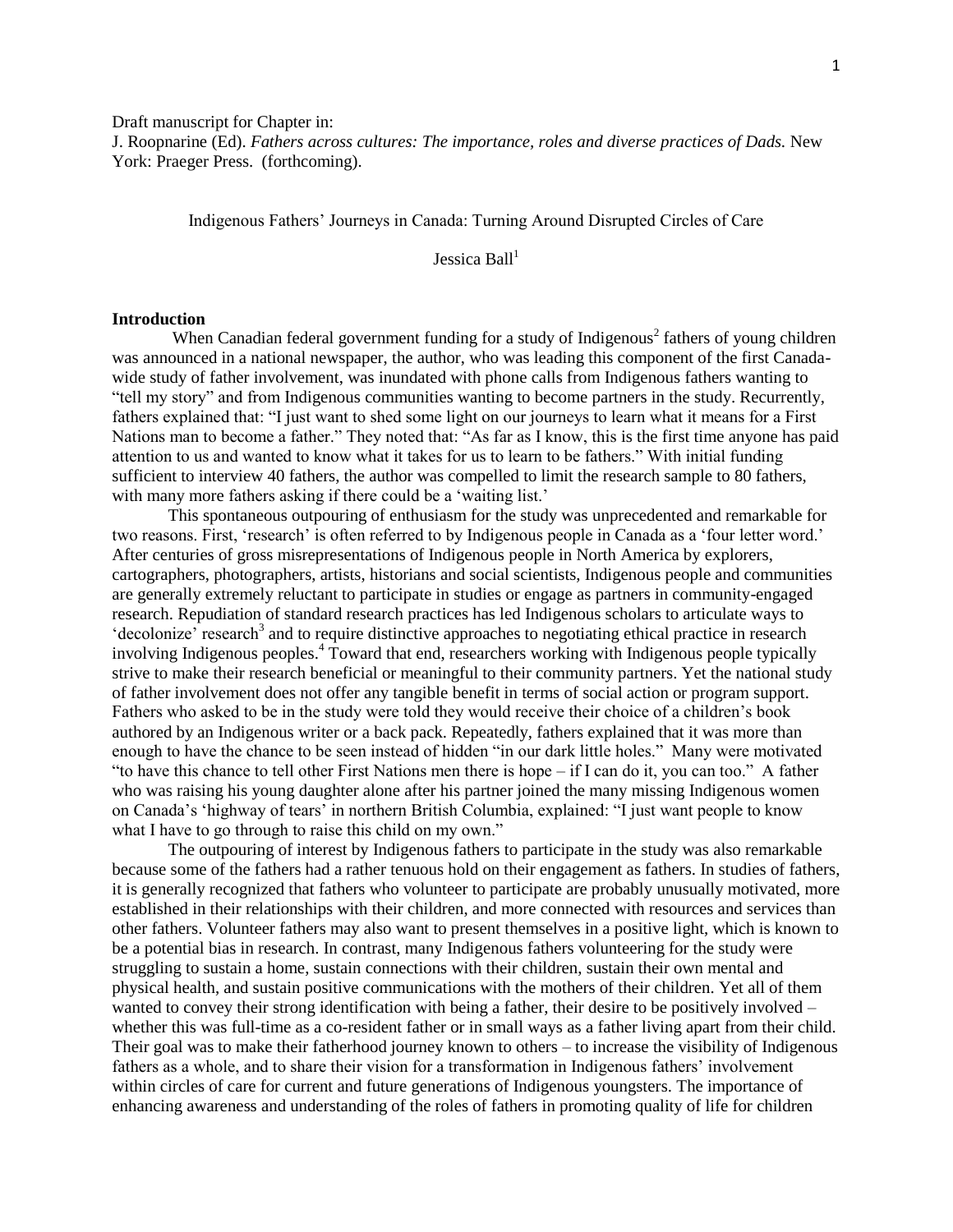and families has been emphasized internationally by organizations such as the World Health Organization<sup>5</sup> and the United Nations Secretariat.<sup>6</sup>

### **General Overview of Indigenous Fathers and Families**

This section provides demographic, socio-economic, historical and cultural information essential for understanding contemporary First Nations fathers' diverse experiences. Included is a section on the quality of life and emerging trends in Indigenous family life that point to dimensions of continuity and change.

## *Demographic Features*

In 2011, the Canadian census recorded 1,400,685 people who self-identified as Indigenous, representing 4.3% of the total population.<sup>7</sup> Among the total Indigenous population, 60.8% identify as First Nations, 32.3% identify as Métis (mixed First Nations and European heritage), and 4.2% identify as Inuit. The largest numbers of Indigenous people live in Ontario and the western provinces. Indigenous people make up the largest proportions of the populations of Nunavut and the Northwest Territories. The most remarkable trends among Indigenous populations in Canada are the high birth rates and corresponding young age: the median age was 23 years among Inuit, 26 years among First Nations, and 31 years among Métis. Between 2006 and 2011, the overall Aboriginal population in Canada increased by 232,385 people, or 20.1%, compared with a growth of 5.2% of the non-Aboriginal population.<sup>8</sup> It is projected that by 2031, the Indigenous population will comprise approximately 4.0-5.3% of the Canadian population.<sup>9</sup>

The population of First Nations people living in land-based communities (known by the government as Indian reserves or settlements) is rapidly growing: of the 637,660 First Nations people who reported being Registered Indians<sup>10</sup>, nearly half (49.3%) live on a reserve or settlement. The last four censuses have also shown a steady migration to urban centres, with more than half of First Nations and Métis people living in cities, predominantly Winnipeg, Edmonton, Vancouver and Toronto. Indigenous adults are incarcerated at about nine times the rate of non-Indigenous adults. Although Indigenous people comprise only 4% of the adult population in Canada, they make up 23.2% of the inmate population.<sup>11</sup> In the authors' meetings with Indigenous men in correctional institutions, all interviewees reported that they are fathers.

### *Quality of life*

While some First Nation and Métis families are thriving, poverty and other socio-economic indicators show that a majority of Indigenous families are struggling, and Indigenous men have the greatest disparities compared to non-Indigenous peoples on virtually every indicator. Indigenous people suffer disproportionately from poverty: the average household income of Indigenous families in Canada in 2011 was little more than one-third that of non-Indigenous families. The 2011 census estimated between 41-52.1% of Indigenous children live below the poverty line (depending on criteria for defining poverty and whether estimates include children with Indigenous identity or ancestry). One in four First Nations children living in land-based communities lives in poverty, compared to one in six Canadian children as a whole: approximately 43% of First Nations children live in a household with an annual household income of less than  $$20,000$ <sup>12</sup> Indigenous unemployment rates exceed the jobless rate of the population as a whole in every province, with rates in Saskatchewan and Manitoba – two provinces with the largest proportion of First Nations and Métis men - more than triple the overall rate. While educational attainment is improving among Indigenous people, a gap between Indigenous and non-Indigenous education persists, with 48.4% of Indigenous adults completing a post-secondary qualification (trade certificate, college diploma, university degree) in 2011, compared to 64.7% of non-Indigenous adults.<sup>13</sup>

Based on findings from the Canadian census, post-censil surveys, and Health Canada sources (e.g., Health Canada, 2003), Indigenous men are arguably the most socially excluded group in Canada. They have the highest rates of poverty, homelessness, geographic mobility, mental illness, addictions, suicide and incarceration and the lowest levels of education, employment and household income.<sup>14</sup> Their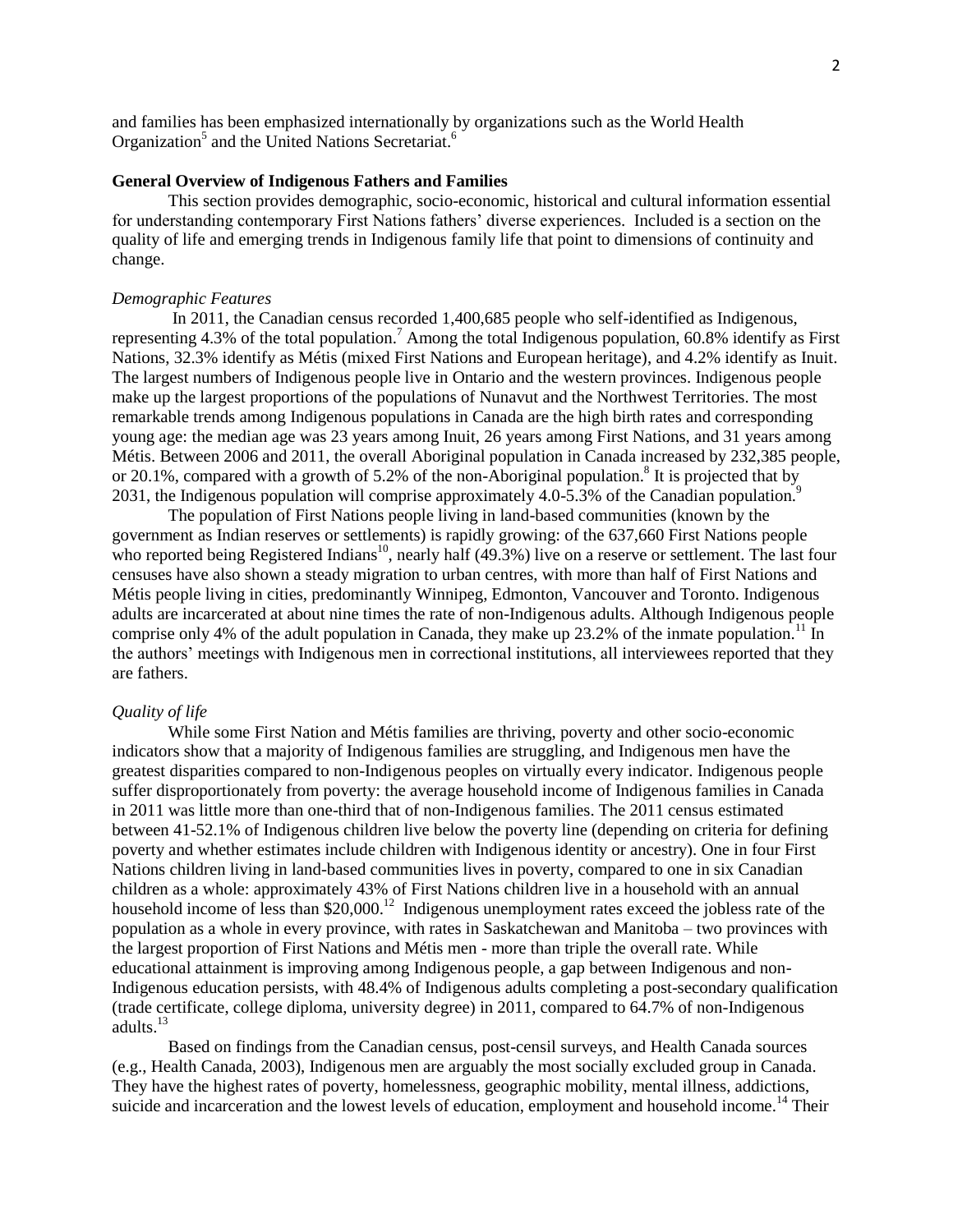children are more likely to be apprehended (primarily for neglect rather than abuse) than non-Indigenous children.<sup>15</sup> Combined with social stigma, negative media stories, and pessimistic expectations for their capacity to manage intimate relationships and care for children, First Nation and Métis men face formidable structural and social obstacles to positive involvement as fathers. In the study of Indigenous father involvement, 61 of the 80 fathers reported three or more of the above-mentioned problems as creating difficulties for connecting with their children, playing a role in family life, or sustaining connection with their children across changes in their relationships with their children's mother or other changes in their lives.<sup>16</sup> Virtually all of the 80 men described past or current challenges with mental health, addictions, or anger management, and one-third were struggling to generate a living wage and to secure adequate housing. These factors have been shown in research involving other populations of fathers as deterrents to positive father involvement.<sup>17</sup> Research about non-Indigenous fathers shows significant correlations between father involvement and developmental outcomes for children, mothers, and fathers.<sup>18</sup>

### *Low Visibility*

Indigenous fathers' social exclusion is reflected in their relative invisibility in formal systems such as their child's preschool program, school, health clinic, and recreation programs. Not being seen in their child's world outside the home often generates public perceptions that many Indigenous fathers are 'dead-beat' or indifferent towards their children.<sup>19</sup> There is little acknowledgement in family support programs of the unique challenges faced by these men, most of whom have no memories of positive experiences with a father or father figure in their own lives as children and youth. And while there is a trend toward increasing numbers of lone-father-headed households, there are no programs specifically designed to help First Nation and Métis men become effective supports for their children's health and development (Ball and George 2007).

However all of the father participants in the inaugural study reported thinking a lot about their children, even if they saw them rarely, and wishing they could be more involved. Even many of those who were co-resident with their children and reported considerable involvement expressed a goal of being better at caring for their children and being a dad. Some described being invisible to social service and health workers: *My ex-partner had so much support from the Ministry and from parenting and child care programs. She had it all set up for her. But then, when we split up, all that left with her. I went to a parent support program and there were all mothers. Nobody has even tried to talk to me or to me and [my daughter]. They haven't made the effort*... An educator at an Aboriginal Head Start program in one of the partner communities recounted*: I realized that in fact I always asked for the mother when calling or visiting the children's homes. It was understanding that something as simple as this leads to alienating our dads.* The pattern of low visibility extends to a lower rate of Indigenous fathers' paternity registration on their children's birth certificates compared to the rate for non-Indigenous fathers.<sup>20</sup> Indigenous fathers' names and contact information are frequently missing from child protection files, making them virtually invisible to child welfare workers and making it difficult and sometimes impossible for fathers to find, stay in contact with, and become reunited with their children.<sup>21</sup> Making Indigenous fathers invisible in child welfare pushes men away from being accountable and receiving support from programs and services.<sup>22</sup> As Brown et al. note, ignoring vulnerable fathers can create risks for children as well as lost opportunities to develop and secure a potential asset for Indigenous children and their mothers. Grand Chief Edward John of the British Columbia First Nations Summit provided the impetus for the study of Indigenous fathers when he commented, in 2003: *Aboriginal fathers may well be the greatest untapped resource in the lives of Aboriginal children and youth.<sup>23</sup>*

# **Historical Contexts of Indigenous Father Involvement**

Hereditary Chief William Mussell<sup>24</sup> is the only male Indigenous scholar in Canada who has written specifically about the struggles and healing journeys of First Nations men. He has attributed these struggles to the negative effects of colonization, especially the intergenerational repercussions of Indian Residential Schools. The devastating effects of colonial government policies in Canada over the past 400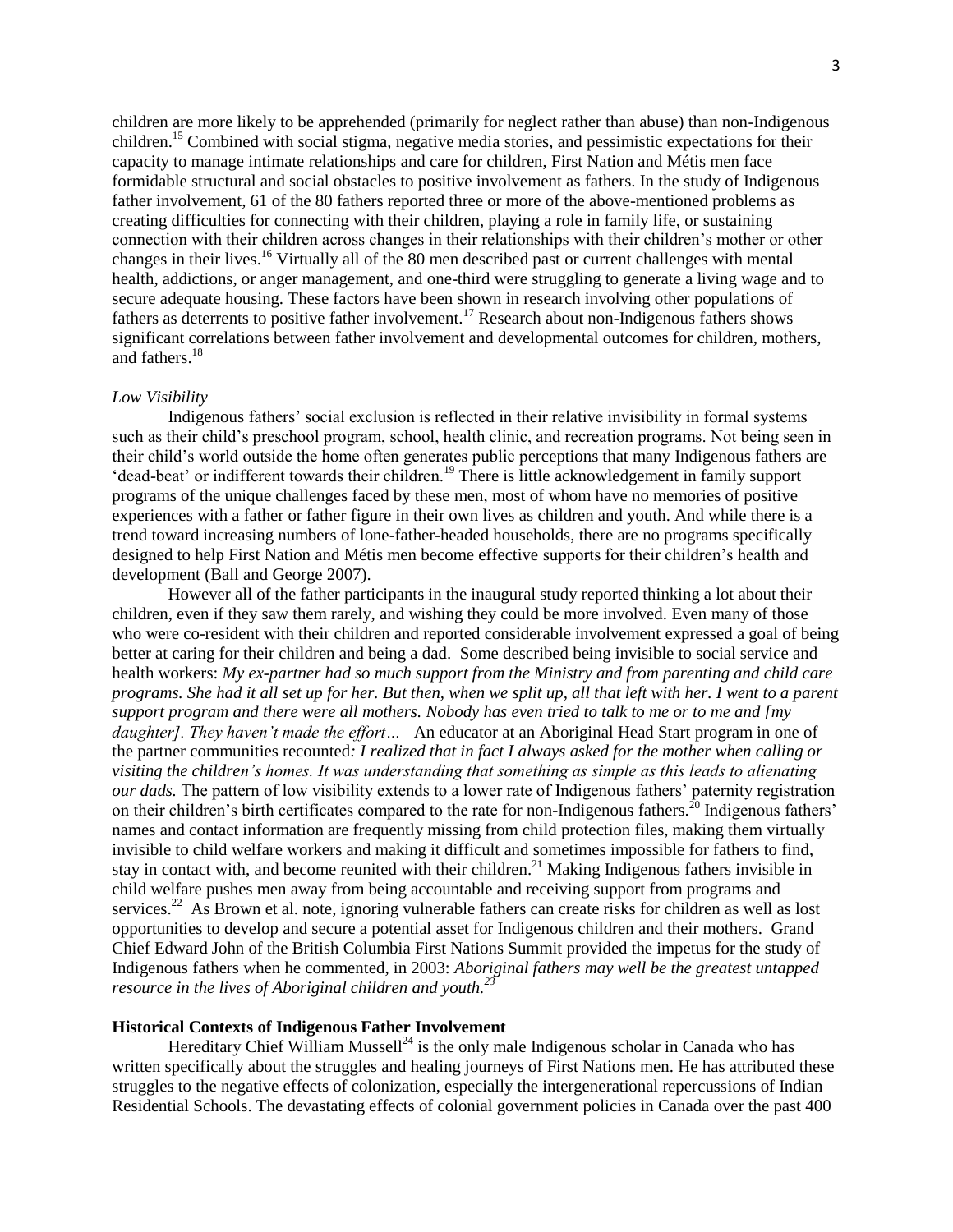years have been extensively chronicled, most extensively by the 1996 Royal Commission on Aboriginal Peoples, $^{25}$  and more recently by the Truth and Reconciliation Commission.<sup>26</sup> From their earliest encounters, Indigenous Peoples were coerced by European newcomers to change the way they managed their families. This was not simply because the newcomers disliked the way Indigenous peoples raised their children (although Indigenous child-rearing practices were radically different from those in seventeenth-century Europe); rather, Indigenous family systems came under attack because they stood in the way of colonization. Kinship systems supported Indigenous relationships with the land and vice versa. Settlers perceived that all of these relationships would need to be dismantled to get rid of 'the Indian problem' and clear a path for them to claim title to the land. Forced relocations of villages, dispersions of clans, unfamiliar combinations of tribes within a system of Indian reservations, along with urbanization and incentives for legally disavowing Indigenous identity resulted in a shattering of the foundations of Indigenous family life, cultures, languages, and spirituality.<sup>27</sup> Systems of tribal community governance and extended family life were broken down and transmission of cultural knowledge and skills for living on the land were disrupted.<sup>28</sup> Female missionaries were charged by religious organizations supported by the colonial government to convert Indigenous women to Euro-Western norms of conjugality and domesticity.<sup> $\overline{29}$ </sup> Indigenous motherhood, which was the foundation for family decision-making and governance in many Indigenous communities, particularly in the Plains of Central Canada, came under attack.<sup>30</sup> The heteropatriarchal nuclear family was forced upon Indigenous people, disrupting the social, cultural, spiritual and economic roles of Indigenous fathers and mothers and causing a loss of identity, pride, and knowledge about positive father and mother involvement in caring for children. Referring to a similar process of colonization in the United States, Stremlau recounts: *"Reformers concluded that kinship systems, especially as they manifested in gender roles, prevented acculturation by undermining individualism and social order, and they turned to federal Indian policy to fracture these extended indigenous families into male-dominant, nuclear families, modelled after middle-class Anglo-American households.*" <sup>31</sup> Persisting high levels of violence towards and within Indigenous communities have been linked to the imposition of a heteropatriachal family structure and system of community-government relations.<sup>32</sup>

Beginning in 1879 and operating until 1996, Indian Residential Schools operated by church organizations contracted by the federal government forcibly took over the role of raising Indigenous children. Although they resisted, many communities lost whole generations of children; by 1930, almost 75 per cent of First Nation school-aged children were in Residential Schools.<sup>33</sup> Many children were sent as far as possible from their communities and never returned; those who did return often found themselves alienated from their families, lands, and cultures and unable to communicate in the language of their parents and Elders. Extensive physical and sexual abuse of children in Residential Schools has been well documented<sup>34</sup> and eventuated in an apology by the federal government in 2008.<sup>35</sup> Once the children, who were the heart of communities, were taken, the wellness of Indigenous people began to deteriorate: Elders had no one to teach, women had no one to care for, and men had no children to provide for and protect.<sup>36</sup> When Residential School survivors became parents, many struggled because they had not experienced being affectionately cared for or observed positive parental role modelling.<sup>37</sup> Many lost confidence in their capacity to engage in the kinds of nurturing social interactions with young children that promote attachment and intimate social interaction.<sup>38</sup> Through Residential Schools and foster care, interactions with racist peers and teachers in public school and with professions in health care and child welfare, many Indigenous people learned not to trust others and have recurring difficulties sustaining intimate family relationships. This psychological fallout has been variously described as 'historic trauma<sup>', 39</sup> 'the soul-wound' or 'post-colonial traumatic stress' which is passed on from generation to generation of many Indigenous people.<sup>40</sup>

Today, only half of Indigenous children aged 14 and under (49.6%) are living in a family with both their parents, either biological or adoptive, compared to three-quarters (76%) of non-Indigenous children living with both parents. There is a long-standing and increasing trend towards Indigenous fathers being non-co-resident with their children; the number of Indigenous lone-mother-headed households is high and steadily increasing. About one third of Indigenous children (34.4%) live in a lone-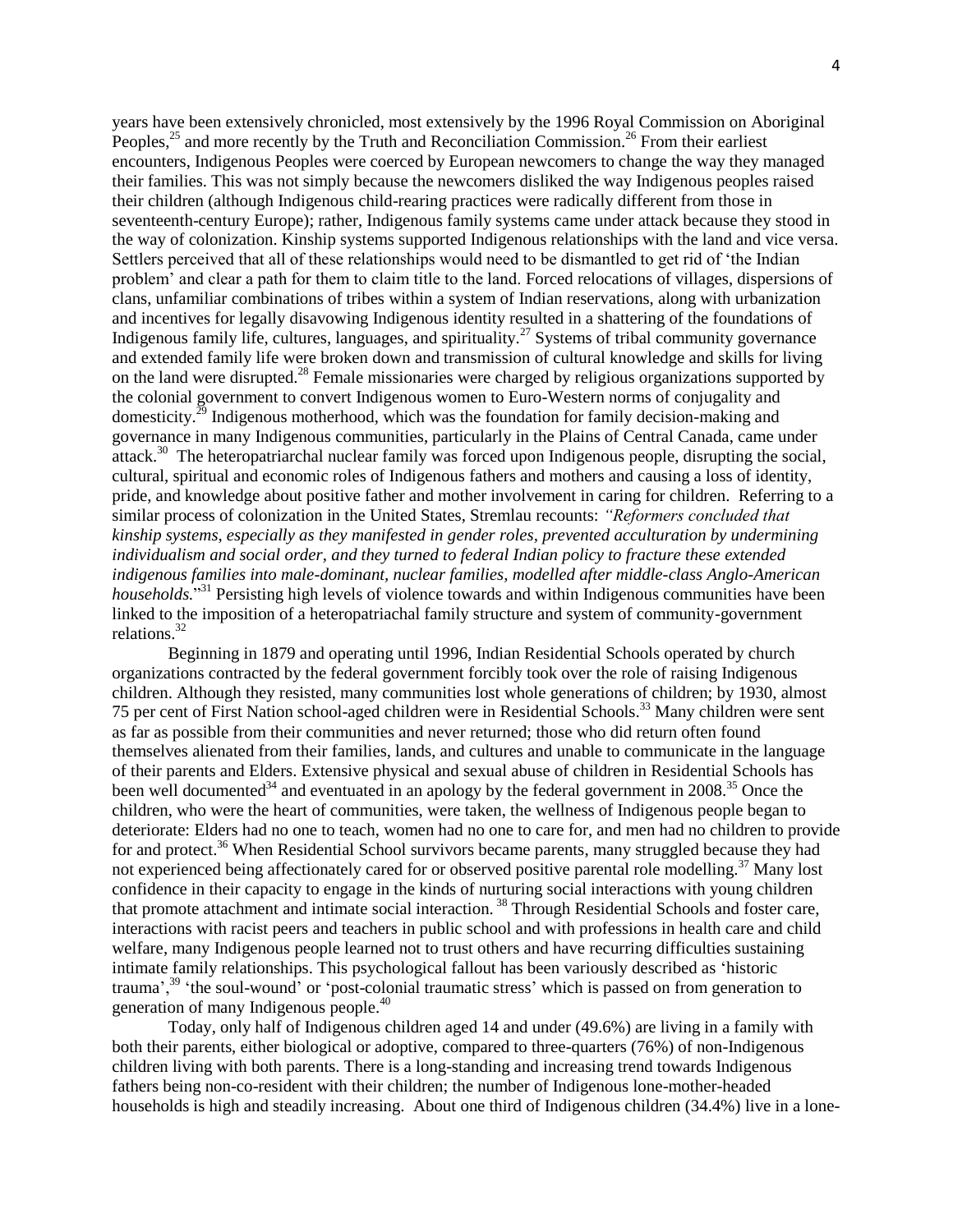parent family, most often with their mother, compared with 17.4% of non-Aboriginal children. The trend towards non-co-residence may reflect in part the extremely high frequency of adolescent motherhood especially among Inuit and First Nations young women.<sup>41</sup> Indigenous adolescents who give birth often live with their parents, who sometimes serve as gatekeepers limiting or even excluding fathers' involvement. It could be speculated that non-co-residence is also related to low rates of legal marital unions in the Indigenous compared to non-Indigenous population: historically, legal marriage was not part of Indigenous cultures but was introduced by the colonial government and often linked to retaining custody of children. At the same time, many fathers who are not co-resident with their children and their mother remain involved, including some who take turns being lone caregivers in an often informal custody sharing arrangement, as was found in the study of Indigenous fathers. Extensive involvement of the child welfare systems in each province and territory has resulted in widespread foster placement and adoption into non-Indigenous homes; about half of the children in government care are Indigenous.<sup>42</sup> Colonialism remains a strong force affecting the lives of many Indigenous people in Canada, particularly those living on reserves. Disparities in indicators of wellness<sup>43</sup> and social inclusion point to persisting inequities between Indigenous and non-Indigenous people in access to resources for wellness and success in life.<sup>44</sup> Though some men are doing very well, as Mussell points out, the repercussions of these experiences are evident in the challenges facing many Indigenous men.

## **Cultural Contexts of Indigenous Father Involvement**

The foregoing overview of key demographic characteristics and socio-historical conditions of Indigenous Peoples provides a context for some of the unique experiences of Indigenous fathers' that were uncovered in the only study of Indigenous father involvement in Canada, conducted by the author. This inaugural report forms one of seven component parts in the first national study of father involvement in Canada.<sup>45</sup> Other components involved community-university partnerships to explore experiences of young fathers, divorced fathers, new fathers, gay fathers, immigrant and refugee fathers and fathers of children with a chronic health conditions. The study of Indigenous fathers involved the author in a collaborative data collection process with First Nations and Métis fathers in five Indigenous communities in the province of British Columbia, Canada. One father from each of the first partnering communities worked with the author to plan, pilot and implement data collection, involving a questionnaire about family life, a questionnaire about programs and other resources the father had accessed and would like to access, and one-hour, audio-taped, conversational interviews using a set of conversation themes and probes.<sup>46</sup>

Initially it was intended that all component studies would use the same questionnaire to obtain a basic profile of each father participant, their family context, and care arrangements, including questions on topics such as: the number of children in the family, marital status, employment, work-life balance, the division of household labour, forms of involvement in caring for children, and which partner tends to take time from work to care for a sick child. This questionnaire seemed relevant and useful for the other six component studies. However, the questionnaire did not work readily with Indigenous fathers. The five Indigenous collaborating fathers found the generic questionnaire impossible to answer succinctly, including seemingly straightforward questions such as: How many children do you have? How many children live in your household? As well, they doubted the relevance, suitability, or comparative importance of many questions, such as about marital status, work-life balance, and partners' division of domestic labour and caring for children – questions that are typical in studies of father involvement. Some of these questions were eliminated for the study of Indigenous fathers. Questions that were initially closed-ended or had limited number of response options were replaced with more open-ended questions, and were asked in an interview rather than as a self-administered procedure. Much more time was allocated for Indigenous fathers to describe their often highly complex and dynamic family composition and care arrangements compared to the time needed to gather this information from non-Indigenous fathers in other parts of the national study.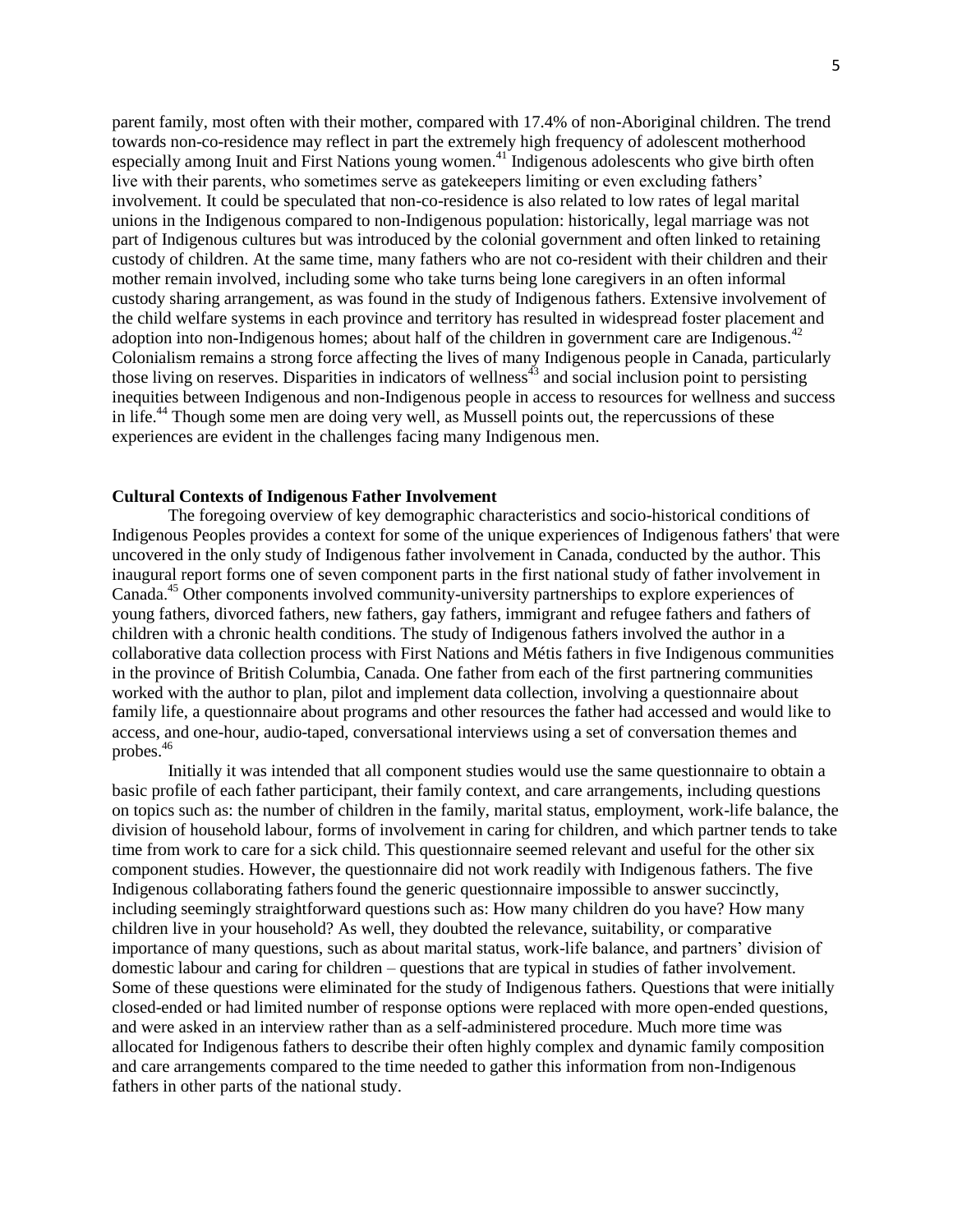The qualitative, exploratory study involved research team members in a grounded theory analysis of taped and transcribed, semi-structured interviews conducted by Indigenous research team members with 72 First Nations and 8 Métis fathers (all with at least one child under 5 years old). While detailed findings are presented elsewhere,<sup>47</sup> highlights are presented in this section along with interpretive commentary drawing from Indigenous cultural contexts that contribute to developing understanding of Indigenous fathers' experiences and roles. It should be noted that there are many Indigenous cultures in Canada, with diverse cultures and responses to colonization. However, some generalizations are widely understood in Canada to apply to most Indigenous groups. The following discussion focuses on prevalent patterns described in historical accounts and reports by Indigenous fathers in the study, recognizing that within any group, there are always outliers. Overall, the fathers' accounts spoke to the unique sociohistorical experiences and cultural features of this population and substantiated the dynamism, flexibility, and challenges of family life for Indigenous fathers consistent with national survey data and contextsetting historical accounts.

### *Colonial Contexts of Fathers' Journeys*

Fathers who collaborated on the research insisted that participants should not be asked directly about whether or how experiences of Residential School, foster care, or adoption had affected their fatherhood journeys. They expressed concern that this could be too overwhelming for some fathers, who may not have talked previously with anyone about their experiences of being a father and who may be struggling with historic trauma. However, they agreed to ask an open ended question towards the end of each interview, encouraging fathers to share anything else they thought was important. Virtually all of the 80 participants described their perceptions and experiences of colonial government policies or interventions, direct or indirect effects of the Indian Residential Schools, and/or experience within the child welfare system, either as children or as fathers. Fathers in all five partner communities agreed that the theme of disrupted fatherhood best accounted for challenges they often faced in becoming involved fathers including for example: learning non-violent communication, overcoming anger with themselves, partners, and/or children; depression; and not knowing how to be in a family or how to maintain a household. A father commented: *We have lived in the shadow of the Residential Schools and what that took from us as far as knowing how to love our children, how to care for them, how to live harmoniously in families. The government has said it's sorry, but that doesn't fix the harm done.* Another father described the lack of emotional care and development experienced in Residential School: *I was in Residential School until I was 18 years old, so I really didn't learn anything. No love and no hugs from the priests or the nuns. I just came out cold.* One father commented on the novelty of having multigenerations living together now that the era of Residential Schools is finally over: *Some of the older men in our community were remarking recently on how new it is to have young people in our community. Some of our communities don't have activities or wisdom about how to meet the needs of youth, because we didn't have young people in our communities. They were all in Residential School and only the adults were left with no one to care for or provide for. Getting used to having the children and youth among us is still a new experience for some communities.* 

### *Complex Families*

Most fathers had large and complex families. As a group, they ranged from having one to eleven children, including children from different relationships and variously related to them biologically, socially, and in terms of the father's direct involvement as a caregiver. Some fathers were living with their children; some were not co-resident with their children but had formal or informal custody for some periods of time; some had infrequent contact with their children (e.g., when they visited the community where they child resided, when they met for lunch at a community centre, when they had supervised visitation). Six of the fathers were lone fathers: their children's mothers were missing, deceased, or had de facto handed them full custody. Most fathers were living with one or more adults, including a partner who, in various cases, was the mother of all, some or none of the children living in the home, as well as relatives, most often their own mother, aunt or sister.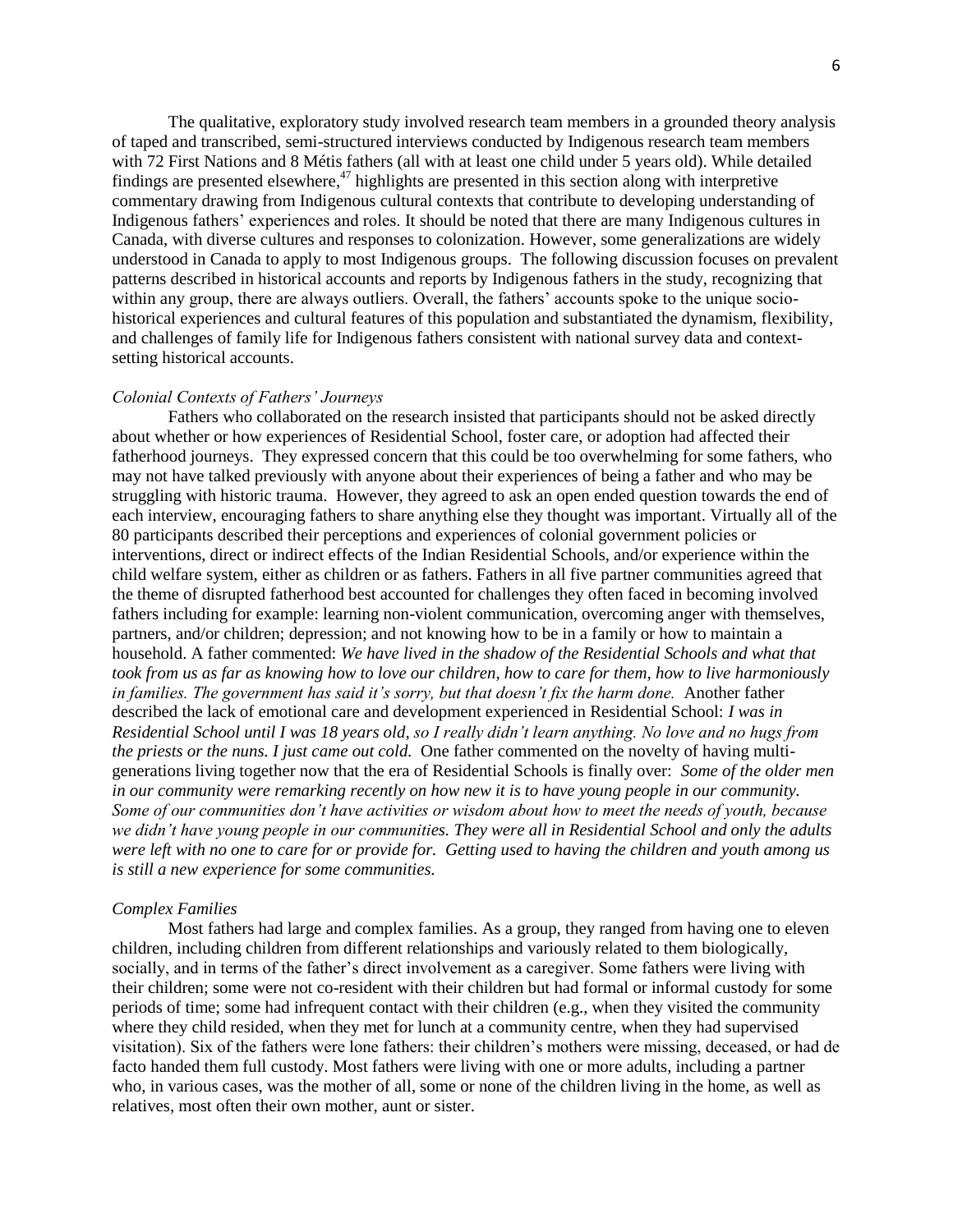Fathers' accounts conveyed the complex, fluid, and mobile nature of many Indigenous families. Although this has often been cast in a negative light, it may also be seen as strength to build on. According to the findings of the 2006 Aboriginal Children's Survey, First Nation and Métis children may enjoy the benefit of multiple caregivers and fathers may benefit from being supported by a community, rather than resorting to the nuclear and patriarchal family model that was imposed by colonial authorities.<sup>48</sup> Indigenous Elder Brant Castellano describes how some Indigenous families, particularly in urban settings, are reviving traditional forms of care by knitting together family members and friends to create "families of the heart."<sup>49</sup> Families in urban centres may expand to include more distant relatives from rural or remote communities who come to the city for school, work, or special programs. Families may informally adopt a niece or nephew or even a neighbour. Sometimes an adult family member may leave the family unit temporarily or permanently because of difficulties in the primary–couple relationship. The remaining parent may welcome a new partner and one or more of his or her children or other relatives. The 'open doors' found in many First Nation and Métis families no doubt stem from the traditional extended family structures that were ubiquitous before colonization.

This kinship model is used in some traditional parenting programs, such as one focused on creative 'home making' facilitated by a 'grandmother' of the heart, described by Indigenous scholar Arnott.<sup>50</sup> Indigenous scholars Harvard-Lavell and Corbiere-Lavell point out: *Even in its contemporary manifestation, as opposed to the more historical notions of communal tribal living, for most members of the Aboriginal community everyday survival is still dependent on extensive networks of family and friends who support and reinforce one another. Unlike the non-aboriginal middle-class whose adult members can generally afford to pay others to assume their familial responsibilities, such as child and elder care, those who have almost no economic opportunity, much less actual economic security, must rely heavily upon the help of others*. 51

Between extended families and 'families of the heart', there are cultural models for Indigenous fathers to learn and contribute to positive involvement in meetings children's needs as part of a circle of mutual support.

## *Variable Living Situations*

Indigenous fathers' often live in complex, rapidly changing households with variable employment patterns. As would be expected based on findings of national surveys such as those highlighted earlier in this chapter, many fathers in the study described persistent housing difficulties and poverty, as well as prevalent health problems, injuries, needs for hospitalization and residential treatment. Among the 80 father participants, four were homeless (living intermittently on the street or as "couch-surfers") and therefore did not live with their children, three were living away from their children because they had seasonal employment that required temporarily living far from home, and over half were not currently living with the mother of one or more of their children. Another four did not have contact with at least one of their children because of a legal restraining order or condition of parole.

### *Interruptions in Father-Child Involvement*

Many fathers described having disrupted involvement with their children over time. The most common reason was because of ruptures in their relationship with their child's mother that in some cases were recurrent and in some cases were ongoing. For some of these fathers, partner relationships were repaired enough to enable continuous involvement with their child either by being co-resident with the child and the mother or by having visitation or shared custody. Other reasons for disrupted involvement included the father spending time once or more often in residential treatment programs for problematic substance use or in correctional institutions and the child spending time in government care. Another reason for changes in fathers' involvement in direct care capacities with children was father's temporary or intermittent participation in employment that required moving away from the community. Across Canada, and especially in rural communities and in the north, many Indigenous communities have far more women than men because men relocate to remote sites for weeks or months at a time to work in extractive industries. Geographic distances put a strain on father-child relationships, especially when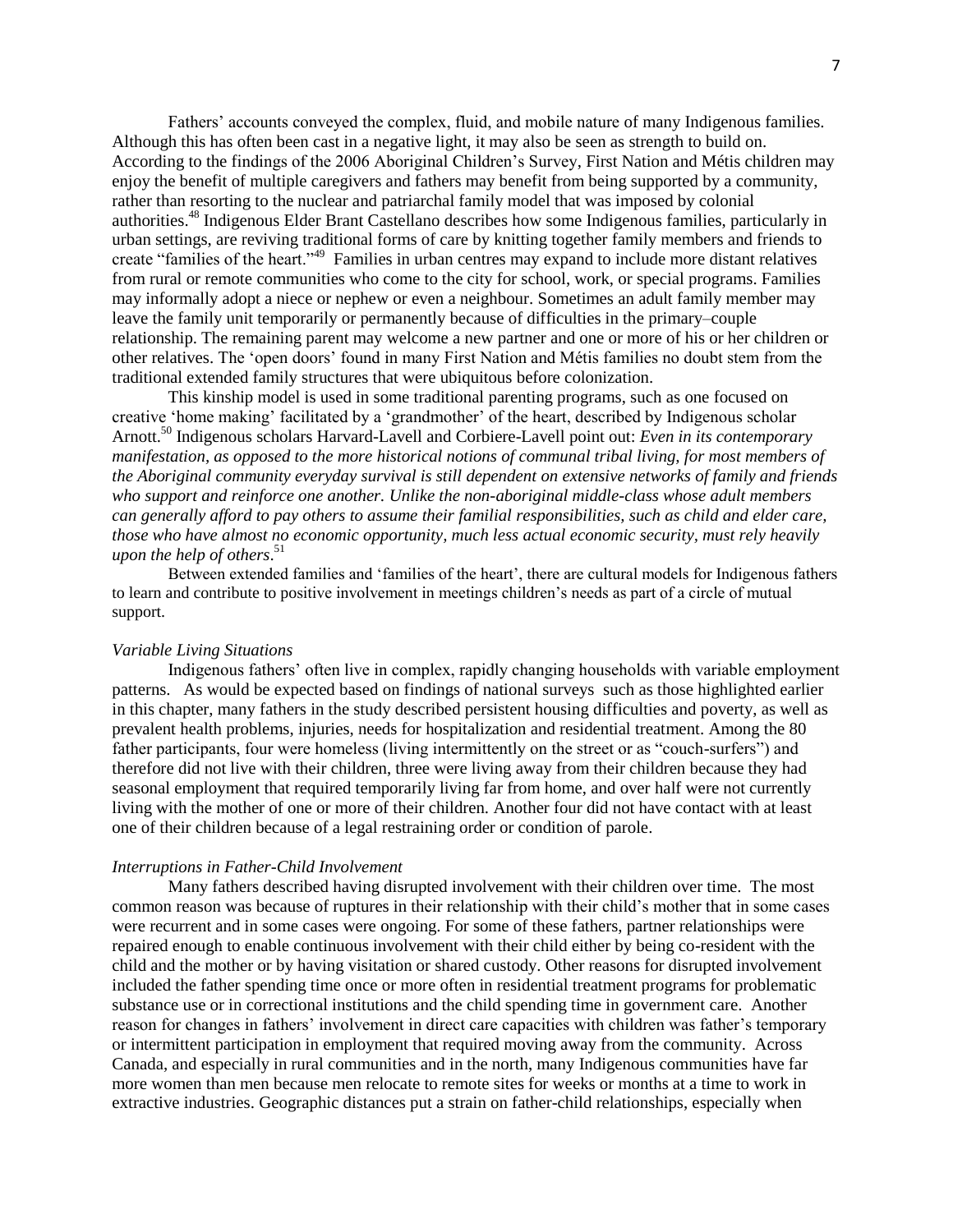combined with lack of funds for phones, computers or travel that could help to maintain contact between fathers and children. For a proportion of Indigenous fathers, incarceration also creates monumental challenges to sustaining connections with their children.

### *Families on the Move*

Although Indigenous men are often described in popular Canadian media as having itinerant and unstable lifestyles, from a more strength-focused perspective, father participants in the study conveyed lifestyles characterized by frequent change and adaptation to changing family needs, opportunities, and critical incidents. First Nations living off-reserve and Métis families move nearly twice as often as non-Indigenous families.<sup>52</sup> For example, various members of a family may move on and off reserve lands in order to obtain services that are more readily available in urban settings or to find housing that is more readily available (though often crowded and low quality) on reserves. In some cases, Indigenous youth and adults are transient due to family discord and/or homelessness. Mobility may also be due to the need to seek education, employment, or services, including Residential School recovery programs and substance abuse treatment programs.<sup>53</sup> As described earlier, Indigenous family boundaries tend to be permeable: family members may transition from one home or town to another, one set of relationships to another, or divide their time among more than one place they call home.

#### *Employment*

As a group, the fathers in the study could be characterized as having low and atypical patterns of employment. Indeed, in Canada, Indigenous men's participation in the labour force cannot be readily characterized according to the descriptors fitting non-Indigenous men, and this was one area where the demographic questionnaire planned for the Indigenous fathers study was least suitable. Among the 80 fathers in the study, 11 described themselves as "self-employed" including as artists, musicians, groundskeepers, builders, fishermen, farmers, and truck drivers. Many fathers described their employment as "limited", "intermittent" or "seasonal." Many fathers described a pattern of working when, where and as they are able to find work and able to accept work depending on their health. Some fathers reported being unable to work due to mental health or substance use problems. Some are unable to work because they lacked a high school diploma or trade certificate.

## *Work-life Balance*

Questions about work-life balance – typical in studies of parental involvement and domestic labour - did not resonate with Indigenous father participants, in some cases they were not currently employed, or employed only very part time, and in some cases they worked in jobs that required them to be absent from the community intermittently for periods ranging from days to several months. Although the study did not ask specifically about partners' employment, some fathers described their partners' work as similarly irregular and changeable. Another reason why questions about work-life balance did not seem to be the most important questions to ask this population of fathers was that their arrangements for caring for children typically involved several more people than only their primary partner or the child's mother.

### **Pathways for Indigenous Father Involvement: Connecting Past, Present and Future**

The theme *cultural reconstruction through circles of care* was superordinate in the analysis of fathers' accounts of their fatherhood journeys. Fathers variously described their efforts to re-imagine and enact fatherhood, drawing upon whatever childhood memories they had of fatherhood as well as sources of social support and cultural knowledge of fatherhood available to them through their families, Elders in their communities, and Indigenous organizations. This section expands on this theme, as it reflects the histories and experiences of many Indigenous fathers and may anticipate the future for a proportion of Indigenous men in care-giving relationships with children and youth.

## *Web of Extended Family Relationships*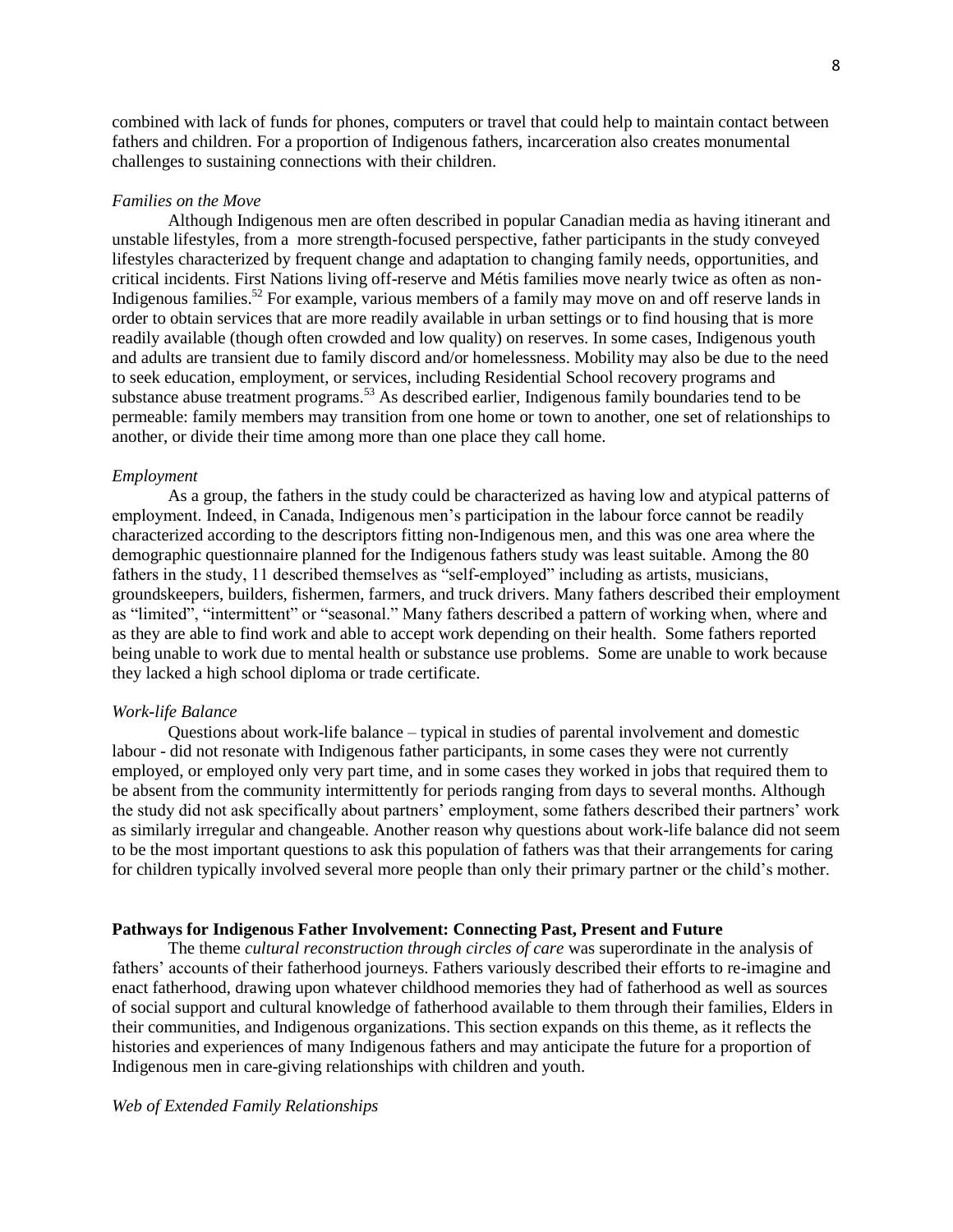As discussed, Indigenous cultures hold that children thrive in an extended web of relationship. Euro-Western models of the nuclear family, in which one father figure (along with one mother figure) is intended to meet all of a child's needs for guidance, discipline, affection, and support, have never characterized traditional Indigenous communities. Historically, Indigenous people lived in extended family groupings which were the core economic and social unit and source of belonging, and keepers of traditional cultural and spiritual knowledge such as sacred stories, songs, and medicine.<sup>54</sup> Child-rearing was typically shared in family groups; traditional Aboriginal communities were the prototypical model of 'it takes a village to raise a child.' Children were raised with siblings, cousins, aunts and uncles, grandparents and great-grandparents, great-aunts and great-uncles. Although children knew their biological siblings, parents, and grandparents, other members of the extended family could be equally considered a parent, grandparent, or sibling. The names people used to refer to one another are telling in this regard: a child might refer to any elderly person in his or her community simply as 'grandmother' or 'grandfather.' Likewise, elders would refer to young people in the community as 'grandchild' and treat them accordingly. In Algonquian and Haudenosaunee societies, the words to refer to one's mother and her sisters were similar and the offspring of one's mother's sister or father's brother would be considered a sibling. Thus, a child could have many mothers and fathers, grandparents, and sisters and brothers who played intimate roles in their upbringing. Roles relating to discipline, teaching, and play were distributed in a systematic way among kin so that children received comprehensive guidance and continuity of care across their lifespan and across changing family composition and circumstances. A father in the study recounted: *Our circle has always been like that with our children. Men and women and the whole community pitching in to raise our children.* 

'Family' meant life itself, as Nuu-chah-nulth hereditary chief Richard Atleo has expressed:

## [start block quote]

In the Nuu-chah-nulth worldview it is unnatural, and equivalent to death and destruction, for any person to be isolated from family or community. Nuu-chah-nulth life, therefore, is founded by creating and maintaining relationships.<sup>55</sup> [end block quote]

Colonial interventions to dismantle Indigenous family systems stripped adults of their culturally prescribed roles in child care. Men's roles as providers and protectors were particularly devastated as the settlers' destroyed animal herds, introduced policies restricting Indigenous access to hunting and fishing grounds, architected economic dependencies on the colonial government, and enforced Residential Schooling as a substitute for family-based care and child welfare systems for child protection. This cultural-historical background contextualizes the trend toward complex, fluid and dynamic Indigenous households, and provides a temporal context for the form that re-building family and community life is taking for many Indigenous people in Canada whose goal is to revitalize cultural values and ways within the context of contemporary lifestyles.

A changeable household composition and having multiple caregivers have tended to be seen in a negative light from the perspective of dominant, European heritage models of the nuclear family and child development. However, families of the heart can afford opportunities for children to experience continuity of care despite changing circumstances and for fathers and mothers to share in learning parenting. A father described how: *Fathers are trying to get more involved with their children. They are trying to get back into the circle. Our circle has been broken for so long and now it is going to make us stronger as a people.* In particular, extended circles of care may provide opportunities for fathers who have a tenuous hold on fatherhood or are unsure of their ability to respond emotionally or engage skillfully in care tasks to become involved without shouldering more responsibility than they may be ready for. For example, a father said: *I have to give thanks to my partner and my aunties for teaching me how to show care and love to my kids. I learned a lot from my mother and how she parented and duplicated that. Like reading to him and teaching him about different countries, languages and stuff.*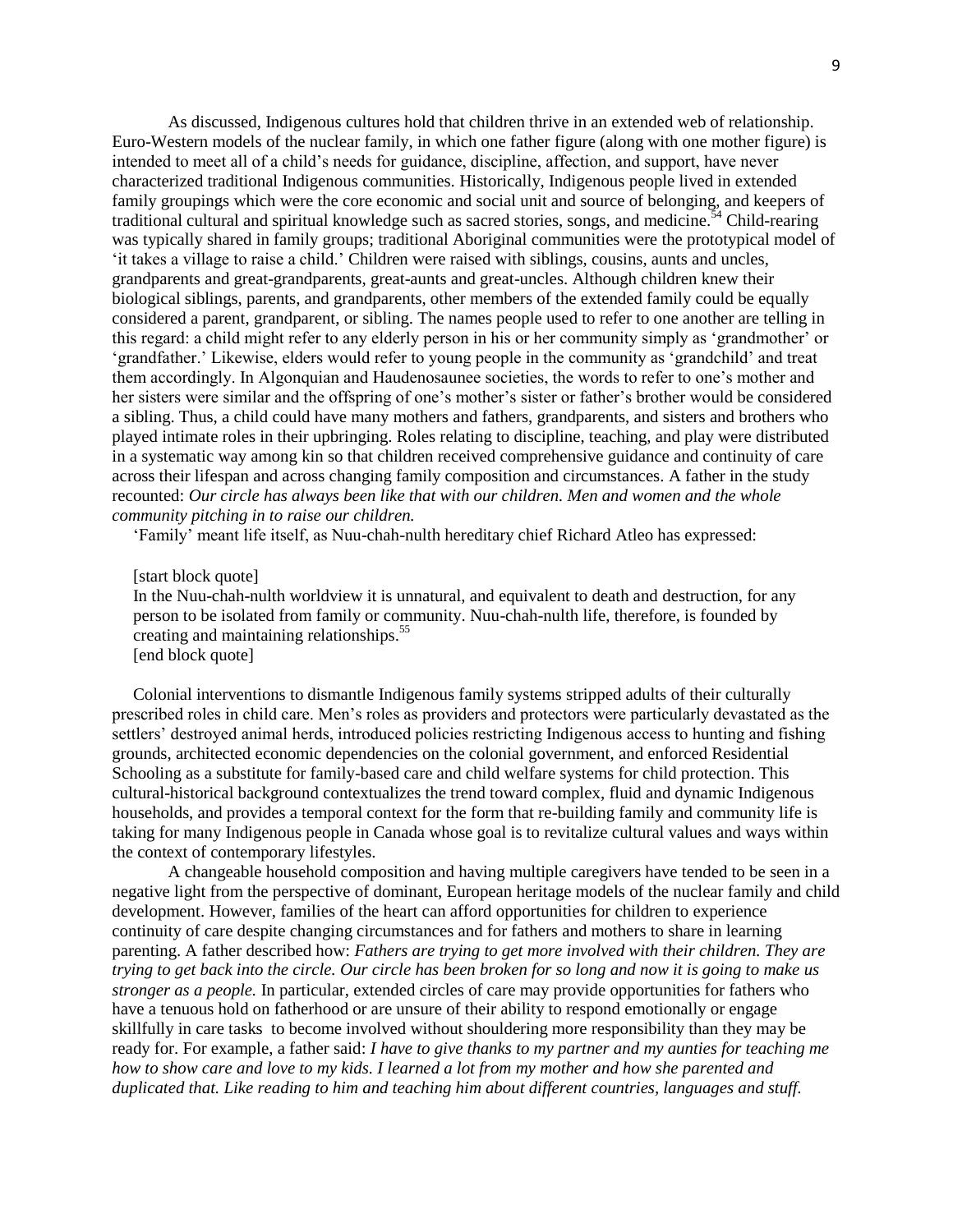Many fathers emphasized the roles of multiple family members, especially women, in helping them step into the role of father and learn parenting skills. *It took a long hard time to mature into becoming a father, long after my kids were born. With 39 years of life behind me, and with the help of my wife, I feel like I'm finally becoming a man. I am finally growing strong spiritually, socially, emotionally, and as a father.*

The pattern of complex households and extended family care-giving found in the fathers study was one of the most remarkable ways in which the original questionnaire planned for the national study could not be readily used by participating Indigenous fathers to characterize their involvement with children and describe care arrangements such as who undertakes which child care tasks according to what schedule, given what work-life balance arrangements, and so on. One father's response to a question asking which partner makes accommodations to care of a child with an emergency seems to weave together several threads sewn through this chapter:

*This question about who takes time from work to take care of an emergency involving one of our kids…..You're talking about someone being sick or child getting hurt as an emergency. There is always someone around in our community who can do whatever is necessary. Usually someone is not working, and someone can be there. That's not the kind of emergency, or not the most important one, we're dealing with. The damage from Residential Schools is the real emergency – the crisis – for us, for our families, in our communities, in this country. That's our emergency, and we are all involved in some way in our healing from that.*

### *Generativity*

Many of the Indigenous fathers in the study conveyed what Erikson termed 'generativity': they were conscious of and concerned about the well-being of the next generation of young people, and about the wellness of Indigenous people in general. <sup>56</sup> An oft-heard saying among Indigenous people is that it took seven generations to all but destroy Indigenous families and communities and will take seven generations to heal the 'soul wound'<sup>57</sup> and rebuild the family, which is the foundation of Indigenous life – a process widely referred to among Indigenous peoples in Canada as a "healing journey."<sup>58</sup> Many Indigenous people see the present time as 'the turn-around generation.' As one father remarked: *I look at all these young people experiencing that family life, with fathers involved as much as the rest and I have such a sense of hope. It means we're turning things around.*

One father explained: *I stepped up to my responsibilities and am learning all I can about how to be a dad to him so that he will know how to do it when he becomes a dad.* Another father commented: *Now I know I do have a family that will help me no matter what, and they are all helping me in raising my girls, and that is good. It's our traditional way. And these girls are seeing that, and I think it will change how they raise their families.* These fathers may have been precocious in this regard: generativity theory and research has usually identified generativity as a preoccupation of adults in mid-life.<sup>59</sup> Findings from the Canadian national study suggested that fatherhood, including at a young age, can and commonly does shape a more generative self-identity and outlook in men, although through diverse pathways. $60$ 

## *Fathers and Children Revitalizing Indigenous Culture*

Traditional Indigenous cultures see children as gifts from a Creator, on loan to this world from the spirit world.<sup>61</sup> While intergenerational transmission of knowledge of how to nurture children physically, mentally, emotionally and spiritually has been interrupted by colonial interventions, this underlying value and knowledge still exists and is often conveyed in teachings by Indigenous Elders. In the study of Indigenous fathers, many expressed their yearning for the kinds of cultural underpinnings that could anchor them and their children and promote their resilience as they navigate through the life cycle, as one father described: *That sense of knowing who he is, where he comes from, what his culture is about, his traditions – that will give him strength to face the adversities that will come his way in this society. It will give him pride and resilience. It's a strength he can hold onto and that connects him to me, to his family, to his ancestors going back through time.* Developing relationships with Elders is often a key for many men to gather culturally based insights and tips for raising their children; most Indigenous communities in Canada have Friendship Centres offering programs and special events to facilitate these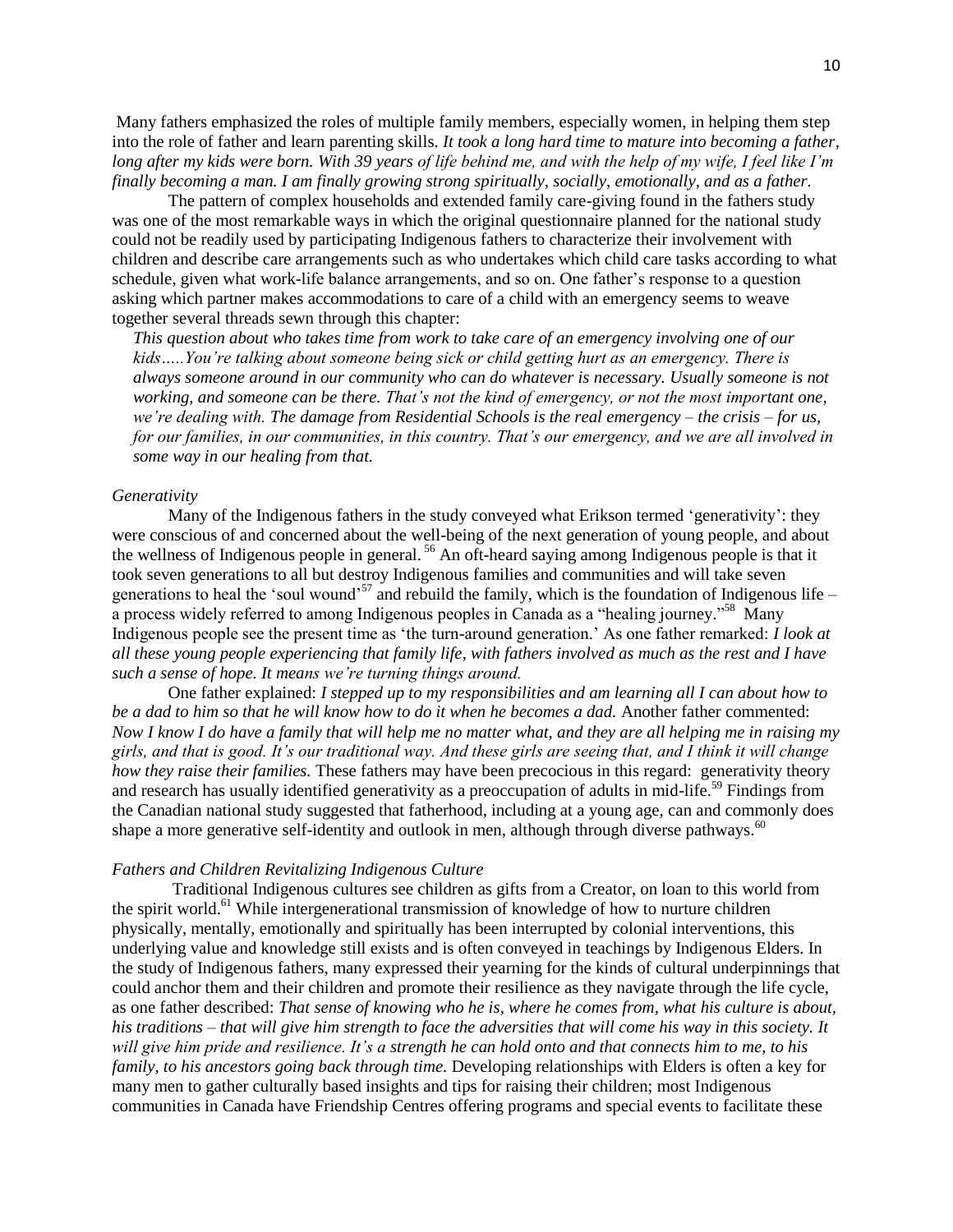intergenerational connections, and many fathers in the study recounted taking their children to cultural events there. One father who did so explained: *I didn't know any of the songs. Now that she likes to Native dance I kind of have to learn the songs so she has something to dance to!* Fathers and their children – young and old – have described setting out on a journey of renewal together. An adult daughter of one of the collaborating fathers in the study explained: *My Dad and I have talked a lot about the upbringing I had and the things that went on in our family and it's been really hard. And our relationship wasn't always good. But now as adults, after a lot of forgiveness and getting the help we needed, we are both on our healing journeys and we are going to potlatches and sharing circles and living our culture together, and we have a tight bond because of what we've faced and where we're headed, together."*  Indigenous fathers and children have the potential to be significant sources of reciprocal affection and social support in their efforts to be part of the 'turn around' generation for themselves and for Indigenous people.

## **Future Directions and Policy Implications**

Across Canada, and around the world, there is a pressing need to enhance understanding and support for Indigenous fathers who have faced tremendous losses of roles within families, communities, and nations, and who continue to face significant barriers to health, education, employment and social inclusion that limits their capacity to be positive involved as fathers. Policy reforms and program innovations need to target improved health and quality of life for Indigenous families and enhanced social inclusion for Indigenous men. Few studies in the English literature have focused specifically on Indigenous fathers. To date, the study by the author remains the only known research study in Canada focused specifically on First Nations and Métis men's experiences of fatherhood. Effective policy and program evaluation identifying meaningful community interventions requires more information and insight about Indigenous fathers' parenting goals, needs, experiences, circumstances, and outcomes.

While Indigenous fathers face unique difficulties as a result of historical trauma and ongoing colonialism, there are cultural strengths and sources of resilience not commonly reported in research and community programs driven by Euro-western perspectives. Available information suggests that many Indigenous fathers want to contribute to their children's wellness to a greater extent than might be immediately visible. The study uncovered a strong desire on the part of Indigenous fathers to tell their stories, to be "found" in relationships with both older and younger family members, and to construct a way forward to engaged and sustained fathering. Yet, the population of Indigenous men as a whole is only dimly perceived within Canadian society; living on reserves in rural and remote areas, living in poverty, and spending more time in correctional institutions than any other population of fathers, they are no doubt perceived by service workers – if they are seen at all – as a hard to reach population. As one service worker explained in the inaugural study: *It's not so much that we have tried and failed, it's more that we haven't tried.*

Programming for fathers as a whole is a fledgling field in Canada. A Father Involvement Network in each of three provinces receives provincial government funding for a network coordinator to manage a website, distribute resources, and deliver workshops. While these may be useful for some Indigenous fathers to some extent, different kinds of support are needed to help Indigenous fathers work through issues associated with their own lost childhoods, to recover psychologically and spiritually, to learn fathering skills, and to achieve balance in their lives and family relationships.<sup>62</sup> Education and training is needed to enhance practitioners' capacity to work with Indigenous men. In the inaugural study, many fathers said they would be more likely to attend an information session or support group if it was facilitated by an Indigenous man. There is no funding in Canada to train men – or anyone – specifically to work with Indigenous fathers. Lack of specific preparation, combined with gendered discourses and practices in health and social services, including parenting education, create challenges to changing practices.

A gathering of Indigenous father outreach programs in 2011 showcased established and emerging programs.<sup>63</sup> One of the longer-running programs is Neah Kee Papa (I Am Your Father), offered by the Manitoba Métis Federation since 1999. It is a flexibly structured, eight-session, parenting enhancement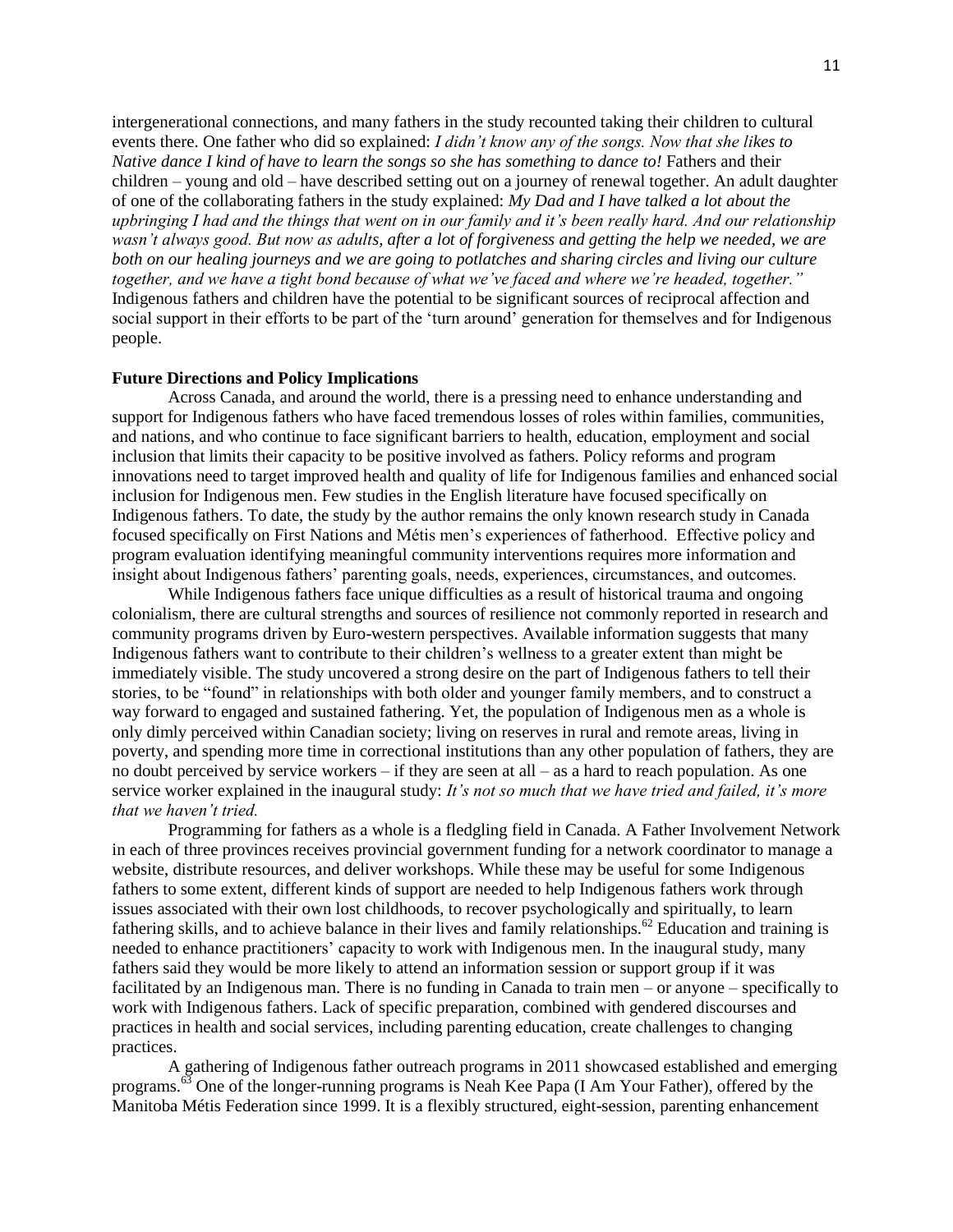program covering topics including effective communication, anger management, understanding rights as single parents and in custody relationships, the father's role, and life skills. This program offers Indigenous fathers information and referral to other programs and resources, including counselling, guest speakers, library passes, and peer resource groups. The first province-wide gathering for Indigenous fathers was held in 2013, hosted by the Creating Hope Society, which is an Indigenous child welfare agency. Discussion at this meeting suggested that grass-roots, community-based efforts to create and implement strategies to support Indigenous fathers' involvement are slowly growing.

In 2013, the Public Health Agency of Canada's Healthy Child Development division supported a national scan of programs targeting Indigenous father involvement.<sup>64</sup> The scan surveyed 130 organization nation-wide and yielded descriptions of 35 successful programs, many of them provided by Aboriginal Head Start programs, the Canadian Prenatal Nutrition Program, Maternal and Child Health, and Child and Family Services Agencies, and many of them in the provinces of British Columbia, Saskatchewan and Ontario. Programming varied in terms of content, frequency and logistics, ranging from weekly drop-in groups to 12-week violence prevention programs. Despite their diversity, program coordinators repeatedly emphasized that the strength and success of their program was rooted in the program's specific cultural relevance. Communities that ran successful weekly, monthly or annual events for fathers reported that these programs generally increased fathers' confidence and direct involvement, strengthened families by fostering healthy relationships, and encouraged cultural connectedness. These promising practices warrant further documentation and impact evaluation. Many organizations reported a number of obstacles to initiating and sustaining programming for fathers including difficulties finding and paying capable father outreach workers, as well as challenges attracting fathers or sustaining their involvement over more than one or two sessions. These latter challenges were variously attributed to transportation barriers, underemployment and sporadic/seasonal employment, and residual effects of Indian Residential School experiences that make some fathers reticent to connect or stay connected with structured programs, especially if these are located in schools or government buildings.

A set of resources for Indigenous father involvement that grew out of the inaugural study, including a documentary featuring six First Nations fathers' journeys, has been used across the country and in Indigenous communities in Australia, Aotearoa/New Zealand, the United States and South Africa, to inspire and guide less mothercentric and more culturally based forms of engagement of early childhood educators, teachers, child protection workers, and health care practitioners with Indigenous fathers.<sup>65</sup> Social media may help to increase the visibility of Indigenous fathers. A recent documentary produced by Canada's national broadcasting company, called *Blind Spot: What happened to Canada's Aboriginal Dads*, won national acclaim.<sup>66</sup> A current project called *ininiwag dibaajimowag: First Nations Men's Digital Stories on the Intergenerational Experiences of Residential Schools*, conducted by the Canadian Prairie Women's Health Centre of Excellence, aims to encourage public dialogue and understanding of the legacy of residential schools on Indigenous men.<sup>67</sup>

### **Conclusion**

Historical and ongoing colonial interventions have created multigenerational challenges for Indigenous men to find their place within circles of care for children, not only in Canada but in many countries around the world. Revitalization of culturally congruent ways of living in families and supporting men and women to successfully parent and share their cultures with their children can promote healing and learning for all Canadians. The pathways described by Indigenous men in Canada suggest new conceptions of men's roles in children's lives and sources of resilience that are not often the focus of family theories or community program models. This is a foundation upon which to build a program of research that can provide direction for fathers and families, and for policy decision-makers and practitioners focused on families, about how to enhance and make visible the positive contributions that Indigenous fathers can make to the wellness of children, families and communities.

*NOTES:*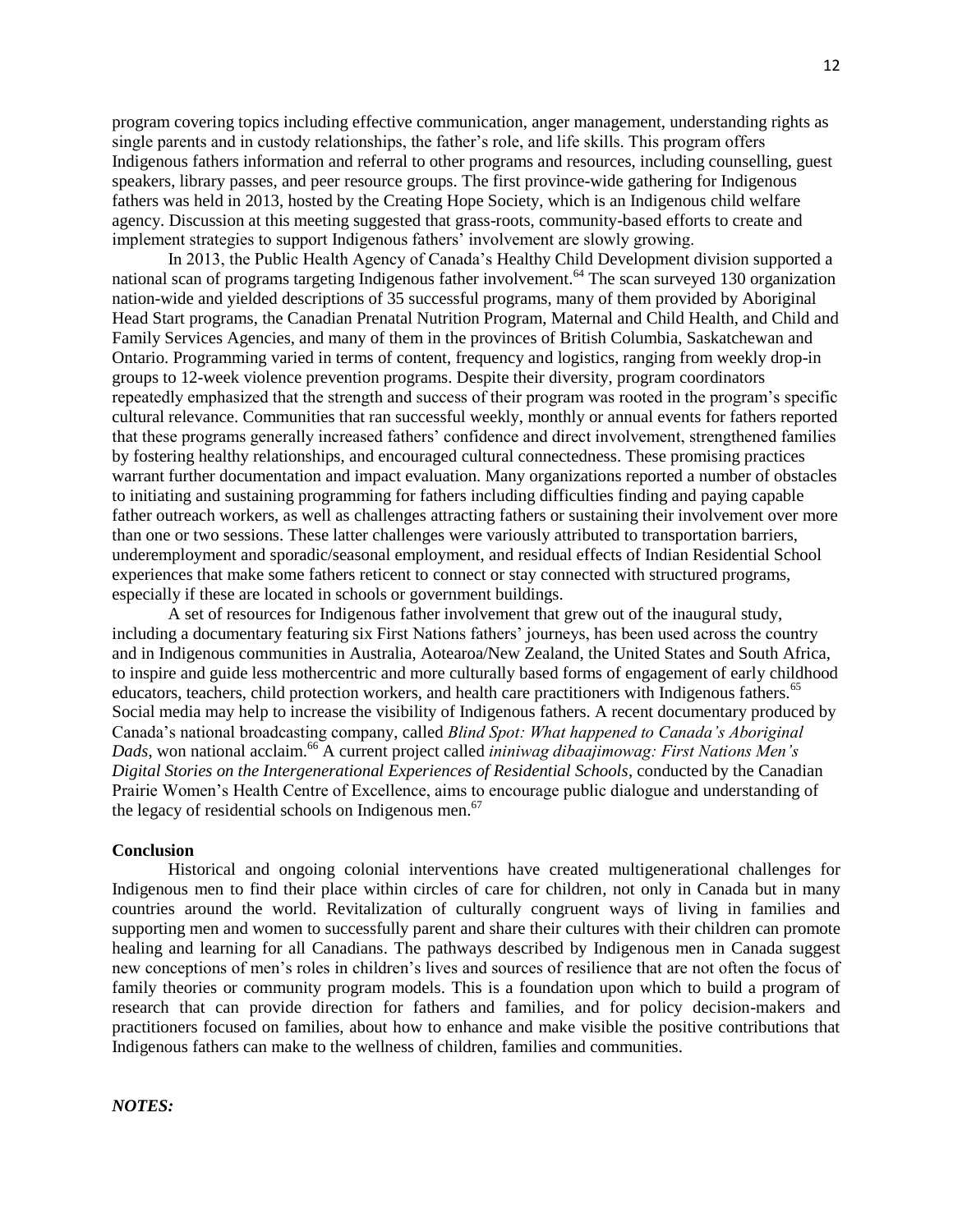$1$  The research by the author described in this chapter was supported by funding from the Social Sciences and Humanities Research Council of Canada, Community-University Research Alliances program (File No. 833-2003-1002) and by the British Columbia Ministry of Children and Family Development through the Human Early Learning Partnership. The views expressed here are those of the author and do not represent the policy of provincial or federal funding agencies or Indigenous organizations.

 $\overline{\phantom{a}}$ 

The author thanks the Indigenous fathers who participated in the research, and the community partners who made the project possible: Lil'wat Nation, Little Hands of Friendship and Power of Friendship Aboriginal Head Start Programs in Prince George, the Terrace Child Development Centre Dad's Group, and Esketemc First Nation. Important contributions were made by Candice Manahan, Ron George, Leroy Joe, Ken Moselle, Allison Benner, and colleagues in the Fathers Involvement Research Alliance of Canada, CURA project, directed by Kerry Daly.

Quotes are from fathers who participated in the project and who gave their written permission to be quoted.

Address correspondence to: Dr. Jessica Ball, School of Child and Youth Care, University of Victoria, Box 1700 STN CSC, Victoria, B.C. Canada V8W 2Y2; Tel: (250) 472-4128 Fax: (250) 721-7218; Email: [jball@uvic.ca;](mailto:jball@uvic.ca) Web site: [www.ecdip.org.](http://www.ecdip.org/)

- <sup>2</sup> The terms *Indigenous* and *Aboriginal* are used almost synonymously in Canada to refer to people who identify themselves as descendents of the original habitants of the land now called Canada. The term *Aboriginal* was coined in the 1800s by the Canadian colonial government as a catch-all label. Some people refrain from using this term because of its colonial origins. Many people prefer the term *Indigenous* because of its connection to a global advocacy movement of Indigenous peoples who use this term, notably the Maori in Aotearoa/New Zealand. First Nation is a term that can apply both to individuals and to communities. First Nations communities are culturally distinct, federally registered entities comprised mostly of Status Indians living on lands reserved for them by the federal government.
- <sup>3</sup>Norman K. Denzin, Yvonna S. Lincoln and Linda Tuhiwai Smith (Eds.), *Handbook of Critical and Indigenous Methodologies* (Thousand Oaks, CA: Sage, 2008); Charles R. Menzies, "Reflections on research with, for, and among Indigenous Peoples," *Canadian Journal of Native Education* 25, no. 1 (2001):19-55; Linda Tuhiwai Smith, *Decolonizing methodologies* (Second Edition) (London: Zed Books, 2012).
- <sup>4</sup> Canadian Institutes of Health Research, *CIHR Guidelines for Health Research Involving Aboriginal People* (Ottawa, ON: Canadian Institutes of Health Research, 2008); Marlene Brant Castellano, "Ethics of Aboriginal research," *Journal of Aboriginal Health* 1, no. 1 (2004): 98-114; Keely Ten Fingers, "Rejecting, revitalizing, and reclaiming: First Nations work to set the direction of research and policy development," *Canadian Journal of Public Health 96* (2005): 60-63.
- <sup>5</sup> World Health Organization Europe (2007). *Fatherhood and Health Outcomes in Europe: A Summary Report.* Copenhagen: World Health Organization.
- $6$  United Nations Secretariat (2011). Men in Families and Family Policy in a Changing World. New York: United Nations Secretariat: Department of Economic and Social Affairs.
- 7 Statistics Canada, "Aboriginal Peoples in Canada: First Nations People, Métis and Inuit," *National Household Survey, 2011* (Ottawa, ON: Statistics Canada, 2013). [www.statcan.gc.ca/nhs-enm/2011/as](http://www.statcan.gc.ca/nhs-enm/2011/as-sa/99-011-x/99-011-x2011001-eng.pdf)[sa/99-011-x/99-011-x2011001-eng.pdf](http://www.statcan.gc.ca/nhs-enm/2011/as-sa/99-011-x/99-011-x2011001-eng.pdf)
- 8 Statistics Canada, "Aboriginal Peoples in Canada: First Nations People, Métis and Inuit," *National Household Survey, 2011*.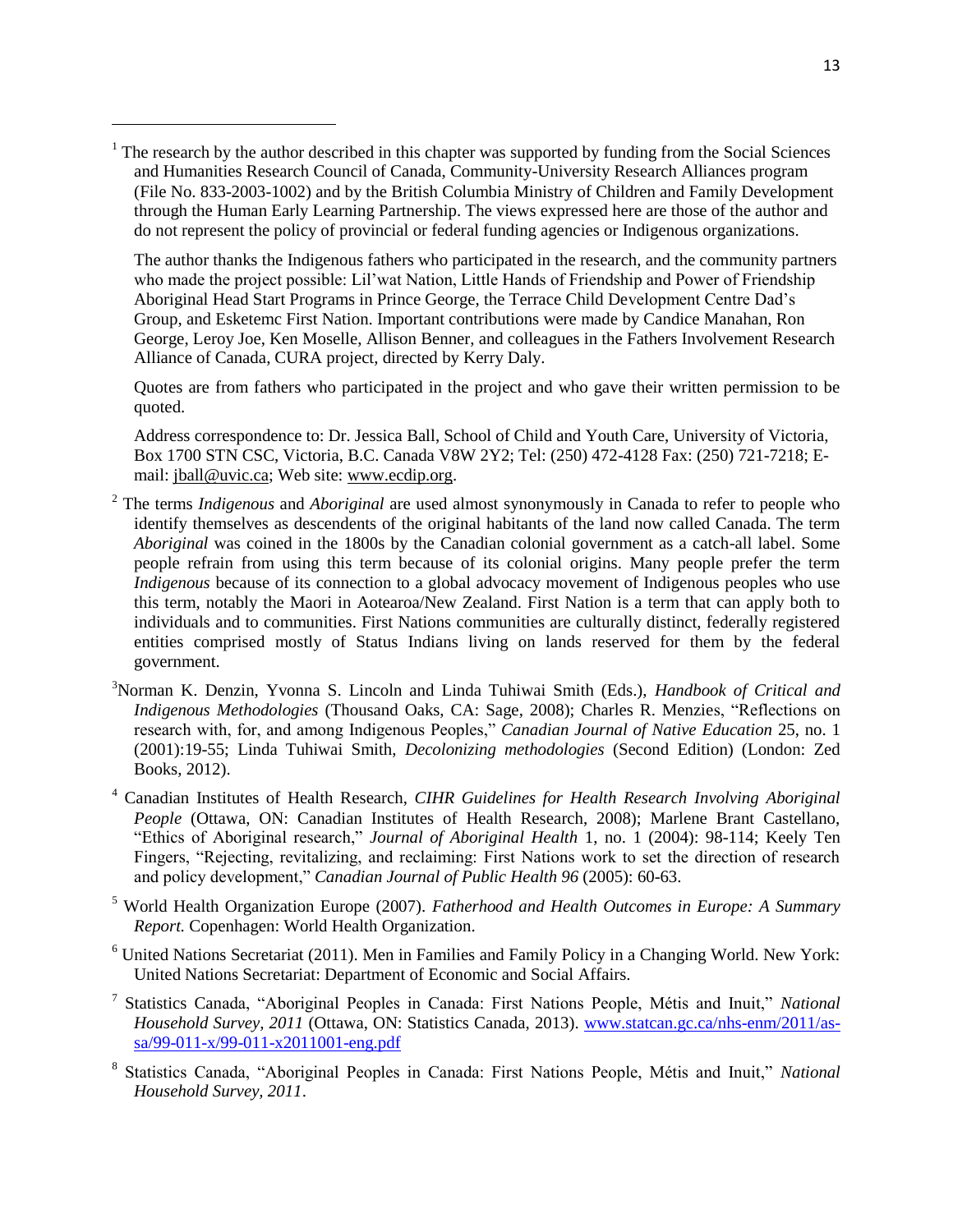<sup>9</sup> Statistics Canada. "Population Projections by Aboriginal Identity in Canada, 2006-2031." Catalogue no. 91-552-X (Ottawa, ON: Statistics Canada, 2011). [http://www.statcan.gc.ca/pub/91-552-x/91-552](http://www.statcan.gc.ca/pub/91-552-x/91-552-x2011001-eng.pdf) [x2011001-eng.pdf](http://www.statcan.gc.ca/pub/91-552-x/91-552-x2011001-eng.pdf)

- <sup>10</sup> Having registered 'Status' under the colonial government's Indian Act, indicating being entitled to federal fiduciary support for basic health, education, and social services and housing when living on a reserve.
- <sup>11</sup> Government of Canada, *Aboriginal offenders A critical situation* (Ottawa: Government of Canada, 2013). http://www.oci-bec.gc.ca/cnt/rpt/oth-aut/oth-aut20121022info-eng.aspx
- <sup>12</sup> First Nations Information Governance Centre, "National Report on Adults, Youth and Children Living in First Nations Communities," *First Nations Regional Health Survey (RHS)*, Phase 2 (2008-2010), June, 2012. [http://www.rhs-ers.ca/sites/default/files/First\\_Nations\\_Regional\\_Health\\_Survey\\_2008-](http://www.rhs-ers.ca/sites/default/files/First_Nations_Regional_Health_Survey_2008-10_National_Report.pdf) 10 National Report.pdf
- <sup>13</sup> Statistics Canada, "The educational attainment of Aboriginal peoples in Canada," *National Household Survey, 2011*, Catalogue no. 99-012-X2011003 (Ottawa, ON: Statistics Canada, 2013). [http://www12.statcan.gc.ca/nhs-enm/2011/as-sa/99-012-x/99-012-x2011003\\_3-eng.pdf](http://www12.statcan.gc.ca/nhs-enm/2011/as-sa/99-012-x/99-012-x2011003_3-eng.pdf)
- <sup>14</sup> First Nations Information Governance Centre, "National Report on Adults, Youth and Children Living in First Nations Communities," *First Nations Regional Health Survey (RHS).*
- <sup>15</sup> First Nations Child and Family Caring Society of Canada, "A chance to make a difference for this generation of First Nations children and young people: The UNCRC and the lived experience of First Nations children in the child welfare system of Canada," Submission to the Standing Senate Committee on Human Rights, February 7, 2005. Retrieved February 2, 2006 at: <http://www.fncfcs.com/docs/CommitteeOnHumanRightsFeb2005.pdf>
- <sup>16</sup> Jessica Ball, "Indigenous Fathers' Involvement in Reconstituting "Circles of Care," *American Journal of Community Psychology, 45* (2010): 124-138.
- <sup>17</sup> Jaipaul L. Roopnarine; Janet Brown; Priscilla Snell-White; Nancy B. Riegraf, "Father Involvement in Childcare and Household Work in Common-law Dual-earner and Single-earner Jamaican Families," *Journal of Applied Developmental Psychology, 16* (1995): 35-42.
- <sup>18</sup> Robert Palkowitz, "Involved Fathering and Child Development: Advancing our Understanding of Good Fathering," in *Handbook of Father Involvement: Multidisciplinary Perspectives, eds. Catherine Tamis-*LeMonda and Natasha Cabrera, 119-140 (Mahwah, NJ: Lawrence Erlbaum Associates, 2002); Sarah Allen, Kerry Daly and Jessica Ball, "Fathers Make a Difference in Their Children's Lives: A Review of the Research Evidence, " in *Father involvement in Canada: Diversity, Renewal, and Transformation,* eds. Jessica Ball and Kerry Daly, 50-88 (Vancouver: UBC Press, 2012); Anna Sarkadi; Robert Kristiansson; Frank Oberklaid; Sven Bremberg, "Fathers' Involvement and Children's Developmental Outcomes: A Systematic Review of Longitudinal Studies," *Acta Paediatrica, 97*, no. 2 (2008): 153-158.
- <sup>19</sup> Rhonda Claes and Deborah Clifton, *Needs and Expectations for Redress of Victims of Abuse at Residential Schools*, (Ottawa: Law Commission of Canada, 1998).
- <sup>20</sup> Michelle Mann, *Indian registration: Unrecognized and unstated paternity (*Ottawa: Status of Women Canada, 2005).
- <sup>21</sup> Leslie Brown, Marilyn Callahan, Susan Strega, Chris Walmsley, Lena Dominelli, "Manufacturing ghost fathers: The paradox of father presence and absence in child welfare," *Child and Family Social Work 14* (2005)*:* 25-34.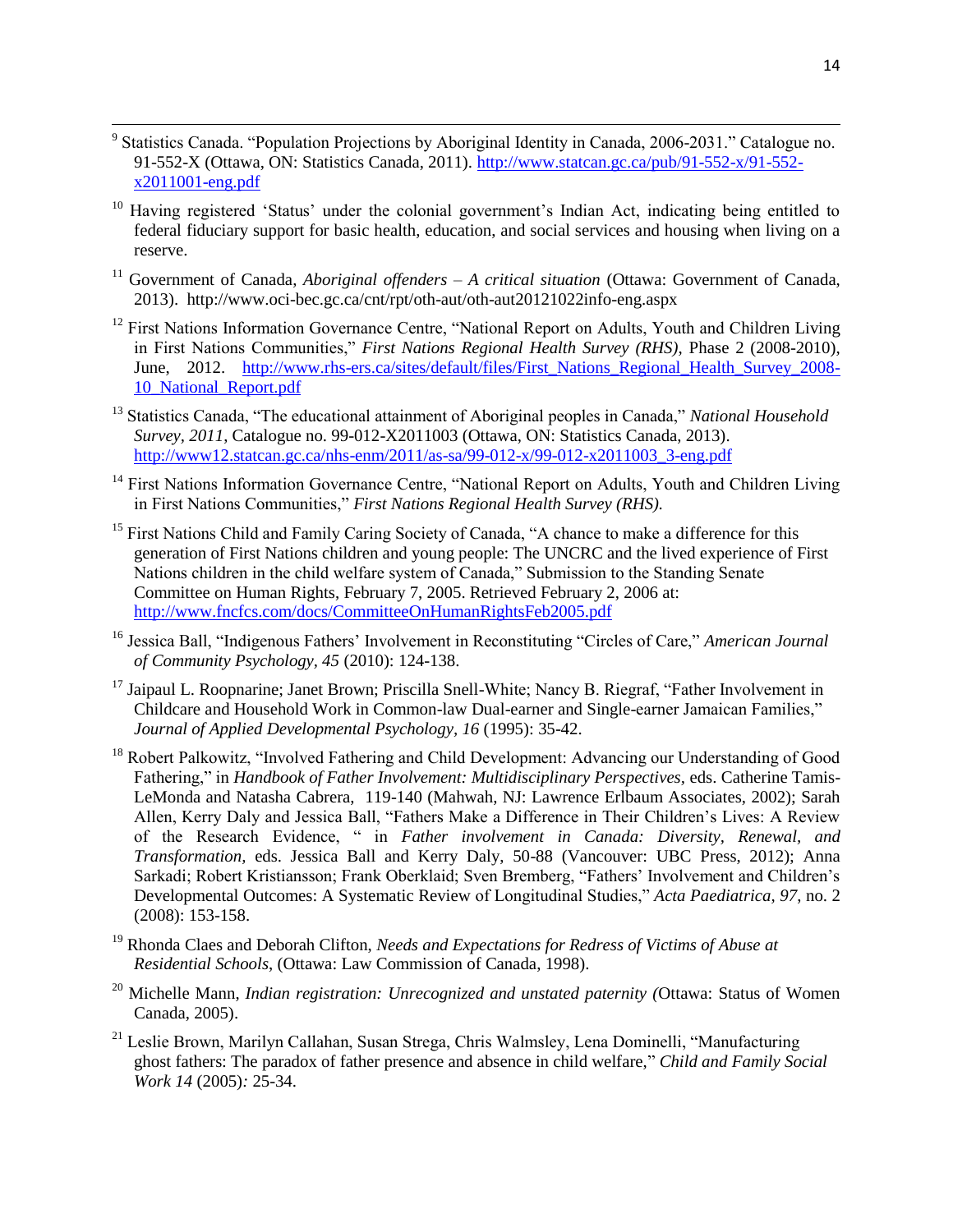<sup>22</sup> Susan Strega, Claire Fleet, Leslie Brown, Marilyn Callahan, Lena Dominelli, Chris Walmsley, "Connecting father absence and mother blame in child welfare policies and practice," *Children and Youth Services Review 30* (2008): 705-716.

- <sup>23</sup> Edward John, Presentation to the British Columbia Aboriginal Child Care Society, Aboriginal Leadership Forum on Early Childhood Development (University of British Columbia, Vancouver, March 10-11, 2003). (Quoted with permission)
- <sup>24</sup> William J. Mussell, *Warrior-Caregivers: Understanding the challenges and healing of First Nations Men* (Ottawa: Aboriginal Healing Foundation, 2005).
- **<sup>25</sup>** Royal Commission on Aboriginal Peoples, "Volume 3. Gathering Strength," in *Report of the Royal Commission on Aboriginal Peoples* (Ottawa, ON: Canada Communication Group, 1996).
- <sup>26</sup> Truth and Reconciliation Commission of Canada, *Canada, Aboriginal Peoples and Residential Schools: They Came for the Children* (Ottawa: Government of Canada, 2012). http://www.attendancemarketing.com/~attmk/TRC\_jd/ResSchoolHistory\_2012\_02\_24\_Webposting.p df
- <sup>27</sup> Kim Anderson and Jessica Ball, "Foundations: First Nation and Métis families," in *Visions of the Heart: Canadian Aboriginal Issues,* eds. David Long and Olive P. Dickason, 55-89 (Don Mills, ON: Oxford University Press, 2004).
- <sup>28</sup> Magdalena Smolewsky and Cynthia Wesley-Esquimaux, *Historic Trauma and Indigenous Healing* (Ottawa, ON: Indigenous Healing Foundation Research Series, 2003).
- <sup>29</sup> Sarah Carter, *Capturing Women: The Manipulations of Cultural Imagery in Canada's Prairie West*  (Montreal: McGill-Queen's University Press, 1997).
- <sup>30</sup> Kim Anderson, "Giving life to the people: An Indigenous Ideology of Motherhood," in *Maternal Theory: Essential Readings*, ed. Andrea O'Reilly, 761-781 (Toronto: Demeter Press, 2007).
- <sup>31</sup> Rose Stremlau, "To Domesticate and Civilize Wild Indians: Allotment and the Campaign to Reform Indian Families, 1875–1887," *Journal of Family History* 30, no. 3 (2005): 265.
- <sup>32</sup> Driskill, Quo-Li; Finley, Chris; Gilley, Brian J.; Morgensen, Scott L. (Eds), *Queer Indigenous Studies: Critical interventions in theory, politics and literature* (Tuscon: University of Arizona Press, 2011).
- <sup>33</sup> Brown, Jason; Higgitt, Nancy; Wingert, Susan; Miller, Christine, & Morrissette, Larry, "Challenges faced by Aboriginal Youth in the Inner City," *Canadian Journal of Urban Research* 14, no. 1 (2005): 81-106; Newhouse, David and Peters, Evelyn. (Eds.), *Not Strangers in These Parts: Urban Indigenous Peoples* (Ottawa, ON: Policy Research Initiative, Indian and Northern Affairs Canada, 2003).
- <sup>34</sup> Suzanne Fournier and Ernie Crey, *Stolen from our Embrace: The Abduction of Indigenous Children and the Restoration of Indigenous Communities* (Vancouver, BC: Douglas & McIntyre, 1997); Truth and Reconciliation Commission of Canada, *Canada, Aboriginal Peoples and Residential Schools: They Came for the Children* (Ottawa: Government of Canada, 2012). [http://www.attendancemarketing.com/~attmk/TRC\\_jd/ResSchoolHistory\\_2012\\_02\\_24\\_Webposting.p](http://www.attendancemarketing.com/~attmk/TRC_jd/ResSchoolHistory_2012_02_24_Webposting.pdf) [df](http://www.attendancemarketing.com/~attmk/TRC_jd/ResSchoolHistory_2012_02_24_Webposting.pdf)
- <sup>35</sup> Office of the Prime Minister of Canada, "Minister offers full apology on behalf of Canadians for the Indian Residential Schools," Press Release (June 11, 2008). <http://pm.gc.ca/eng/media/asp?id2149>
- <sup>36</sup> Jennifer Wemigwans, *Seven Fires* (Feature video), Produced/Directed by Jennifer Wemigwans (Toronto, ON: V-Tape.org, 2002). DVD.
- <sup>37</sup> Madeleine Dion Stout and Gregory Kipling, *Aboriginal People, Resilience and the Residential School Legacy* (Ottawa: Aboriginal Healing Foundation, 2003).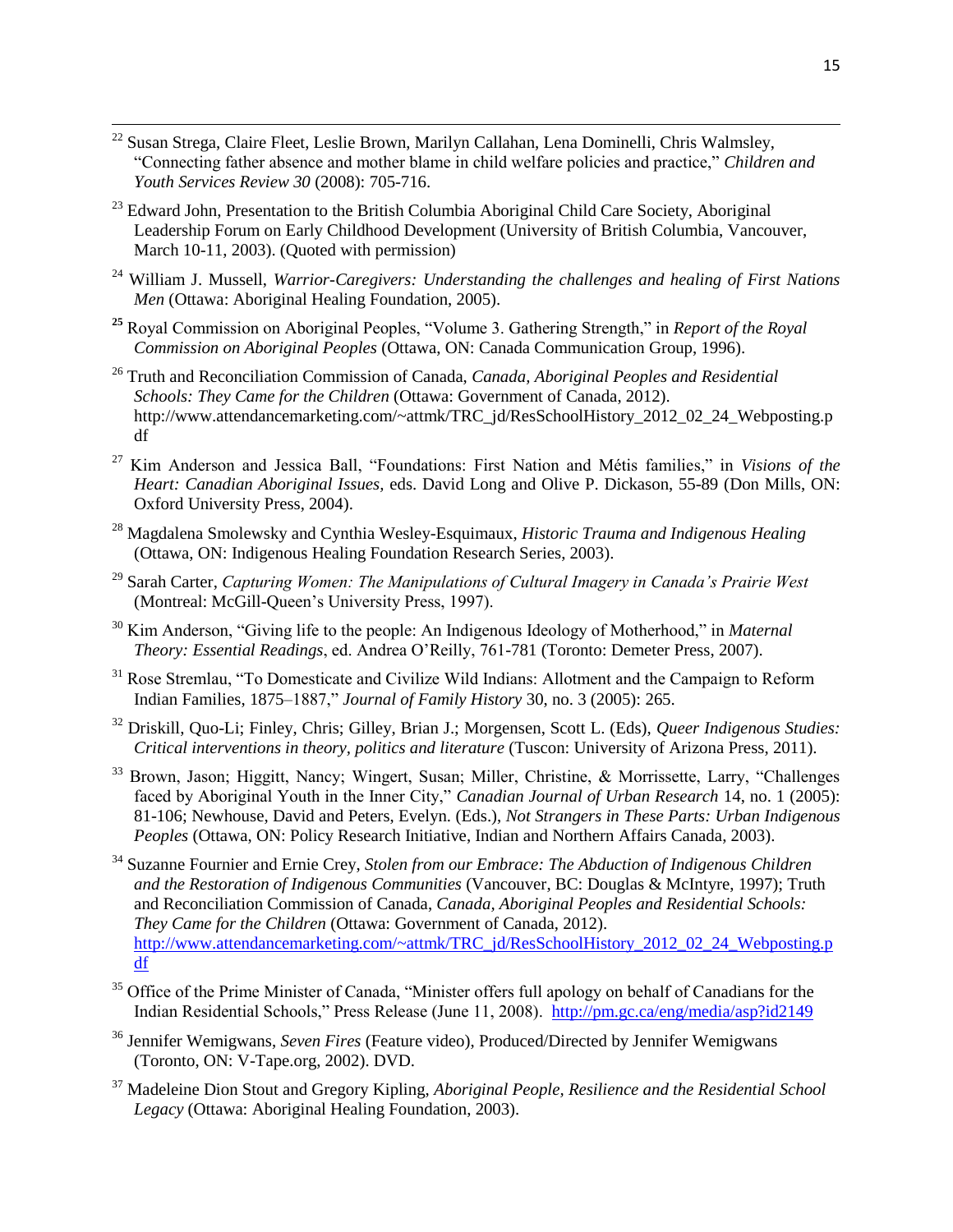<sup>38</sup> Jude Cassidy and Shaver, Phillip R. Shaver (Eds), *Handbook of Attachment Theory and Research* (New York: Guilford, 1999); Carolyn Pape Cowan and Philip A. Cowan, "Men's Involvement in Parenthood: Identifying the Antecedents and Understanding the Barriers," In *Men's Transitions to Parenthood: Longitudinal Studies of Early Family Experience*, edited by Phyllis W. Berman and Frank A. Pedersen, 145-174 (Hillsdale, NJ: Erlbaum, 1987); William J. Mussell, *Warrior-Caregivers: Understanding the challenges and healing of First Nations Men* (Ottawa: Aboriginal Healing Foundation, 2005).

- <sup>39</sup> Magdalena Smolewsky and Cynthia Wesley-Esquimaux, *Historic Trauma and Indigenous Healing* (Ottawa, ON: Indigenous Healing Foundation Research Series, 2003).
- <sup>40</sup> Eduardo Duran; Bonnie Duran; Maria Yellow Horse Brave Heart; and Susan Yellow Horse-Davis, "Healing the American Indian Soul Wound," in *International Handbook of Multigenerational Legacies of Trauma*, ed. Yael Danieli, 341-354 (New York: Plenum, 1998).
- <sup>41</sup> Eric Guimond & Norbert Robitaille, "When teenage girls have children: Trends and consequences," *Horizons 10*, no. 1 (2008): 49-51.
- <sup>42</sup> Statistics Canada, "Aboriginal Peoples in Canada: First Nations People, Métis and Inuit," *National Household Survey, 2011*; First Nations Child and Family Caring Society of Canada, "A chance to make a difference for this generation of First Nations children and young people: The UNCRC and the lived experience of First Nations children in the child welfare system of Canada."
- <sup>43</sup> Linda Gionet and Shirin Roshanafshar. *Select Health Indicators of First Nations People Living Off Reserve, Métis and Inuit.* Catalogue no.82-624‑ X (Ottawa, ON: Statistics Canada, 2013). <http://www.statcan.gc.ca/pub/82-624-x/2013001/article/11763-eng.pdf>
- <sup>44</sup> Charlotte Loppie Reading and Fred Wien, *Health Inequalities, Social Determinants and Life Course Health Issues Among Aboriginal Peoples in Canada* (Prince George, BC: National Collaborating Centre for Aboriginal Health, 2009).
- <sup>45</sup> Jessica Ball and Kerry Daly (Eds.), *Father Involvement in Canada: Diversity, Renewal and Transformation* (Vancouver: UBC Press, 2012).
- <sup>46</sup> Details about the study and key findings can be found in: Jessica Ball, "Indigenous Fathers' Involvement in Reconstituting "Circles of Care," *American Journal of Community Psychology, 45*  (2010): 124-138.
	- For reflections on the ethics and process of community-university partnerships, see: Jessica Ball and Pauline Janyst, "Enacting Research Ethics in Partnerships with Indigenous Communities in Canada: 'Do it in a good way.'" *Journal of Empirical Research on Human Research Ethics* (2008): 33-51.
- <sup>47</sup> Jessica Ball, "Indigenous Fathers' Involvement in Reconstituting "Circles of Care."
- <sup>48</sup> Statistics Canada, 'Selected Findings from 2006 Aboriginal Children's Survey. First Nations People, Métis in Canada, Inuit in Canada', *Canadian Social Trends* Special Edition. Catalogue no. 11-008. (Ottawa: Statistics Canada, 2009).
- <sup>49</sup> Marlene Brant Castellano, *Aboriginal Family Trends: Extended Families, Nuclear Families, Families of the Heart*, Contemporary Family Trends Series (Ottawa: Vanier Institute of the Family, 2002), 1.
- <sup>50</sup> Joanne Arnott, "Dances with cougar: Learning from traditional skills parenting programs," in *Until Our Hearts Are on the Ground: Aboriginal Mothering, Oppression, Resistance and Rebirth,* Eds. D. Memee Harvard-Lavell and Jeannette Corbiere-Lavell, 94–104 (Toronto: Demeter, 2006).
- <sup>51</sup> D. Memee Harvard-Lavell and Jeannette Corbiere-Lavell (Eds), *Until Our Hearts Are on the Ground: Aboriginal Mothering, Oppression, Resistance and Rebirth* (Toronto: Demeter, 2006), 189.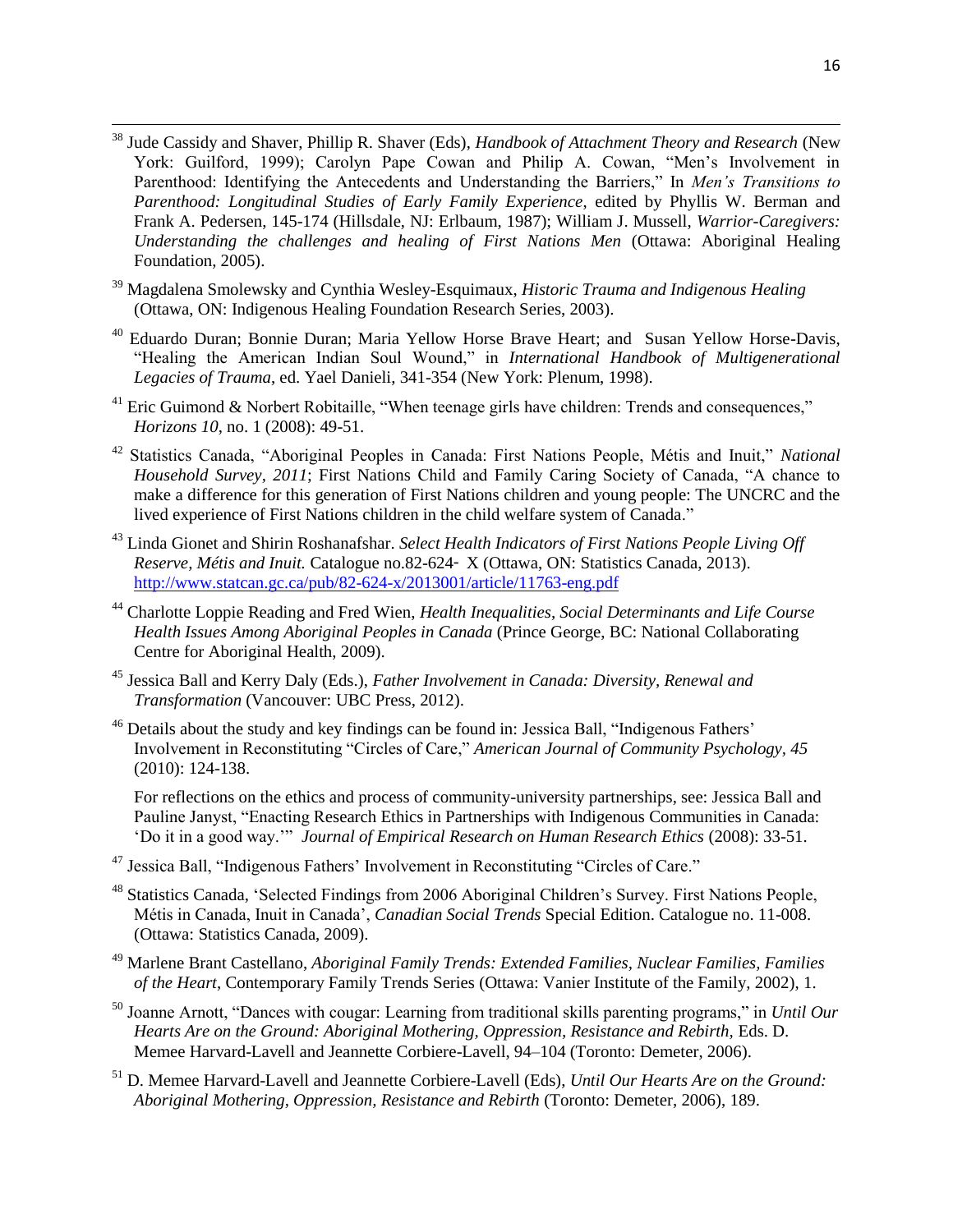<sup>52</sup> Statistics Canada, *Census of population 2006* (Ottawa, ON: Statistics Canada, 2006). [www.statcan.gc.ca](http://www.statcan.gc.ca/)

- <sup>53</sup> Mary Jane Norris and Stewart Clatworthy, *Aboriginal Mobility and Migration in Canada: Factors, Policy Implications and Responses.* Paper presented at the Second Aboriginal Policy Research Conference (Ottawa, March 2006).
- <sup>54</sup> James M. Volo and Dorothy D. Volo, *Family Life in Native America* (Westport CT: Greenwood, 2007).
- <sup>55</sup> E.Richard Atleo, *Tsawalk: A Nuu-chah-nulth Worldview* (Vancouver: University of British Columbia Press, 2004), 27.
- <sup>56</sup> Erik Erikson, *Childhood and Society* (New York: Norton, 1950).

- <sup>57</sup> Eduardo Duran; Bonnie Duran; Maria Yellow Horse Brave Heart; and Susan Yellow Horse-Davis, "Healing the American Indian Soul Wound," in *International Handbook of Multigenerational Legacies of Trauma*, ed. Yael Danieli, 341-354 (New York: Plenum, 1998).
- <sup>58</sup> Aboriginal Healing Foundation, *Final report of the Aboriginal Healing Foundation: Vol. 3. Promising healing practices in Aboriginal Communities* (Ottawa, ON: Aboriginal Healing Foundation, 2006).
- <sup>59</sup> Alan J. Hawkins and David C. Dollahite (Eds.), *Generative Fathering: Beyond Deficit Perspectives*  (Thousand Oaks, CA: Sage, 1997); John Snarey, *How Fathers Care for the Next Generation: A Four-Decade Study* (Cambridge, MA: Harvard University Press, 1993).
- <sup>60</sup> Michael W. Pratt; Heather L. Lawford.; James W. Allen, "Young Fatherhood, Generativity, and Men's Development," in *Father Involvement in Canada: Diversity, Renewal, and Transformation*. Eds. Jessica Ball and Kerry Daly, 107-125 (Vancouver: UBC Press, 2012).
- <sup>61</sup> Margo Greenwood, "Children Are a Gift to us: Aboriginal-Specific Early Childhood Programs and Services in Canada," *Canadian Journal of Native Education* 29, no. 1 (2006): 12-28.
- $62$  Jessica Ball and Ron George, "Policies and practices affecting Aboriginal fathers' involvement with their children," in *Aboriginal policy research: Moving Forward, Making a Difference*, Vol. 3. Eds. Jerry P. White, Susan Wingert, Dan Beavon, & Paul Maxim, 123-144 (Toronto, Canada: Thompson Educational Publishing, 2006).
- <sup>63</sup> National Collaborating Centre for Aboriginal Health. *…With Dad: Showcase on Aboriginal Father Involvement.* (Ottawa, ON: National Collaborating Centre for Aboriginal Health, 2011).
- <sup>64</sup> Sarah Moselle and Jessica Ball, *Aboriginal Father Involvement Program National Scan* (Ottawa: ON: Public Health Agency of Canada, Healthy Child Development Section, 2013).
- <sup>65</sup> Ball, Jessica. *Fatherhood: Indigenous Men's Journeys. Resources to Support Indigenous Men and Community Outreach Workers.* Victoria, BC: Jessica Ball, 2008. [www.ecdip.org](http://www.ecdip.org/)
- <sup>66</sup> Canadian Broadcasting Corporation, *Blind spot: What happened to Canada's Aboriginal fathers?* (Regina, SK: CBC, 2012). [http://curio.ca/en/blind-spot-what-happened-to-canadas-aboriginal](http://curio.ca/en/blind-spot-what-happened-to-canadas-aboriginal-fathers/1441)[fathers/1441](http://curio.ca/en/blind-spot-what-happened-to-canadas-aboriginal-fathers/1441)
- <sup>67</sup> For further information, see Wendy McNab, Prairie Women's Health Centre of Excellence: <http://www.uwinnipeg.ca/index/history-teacher-si-mcnab>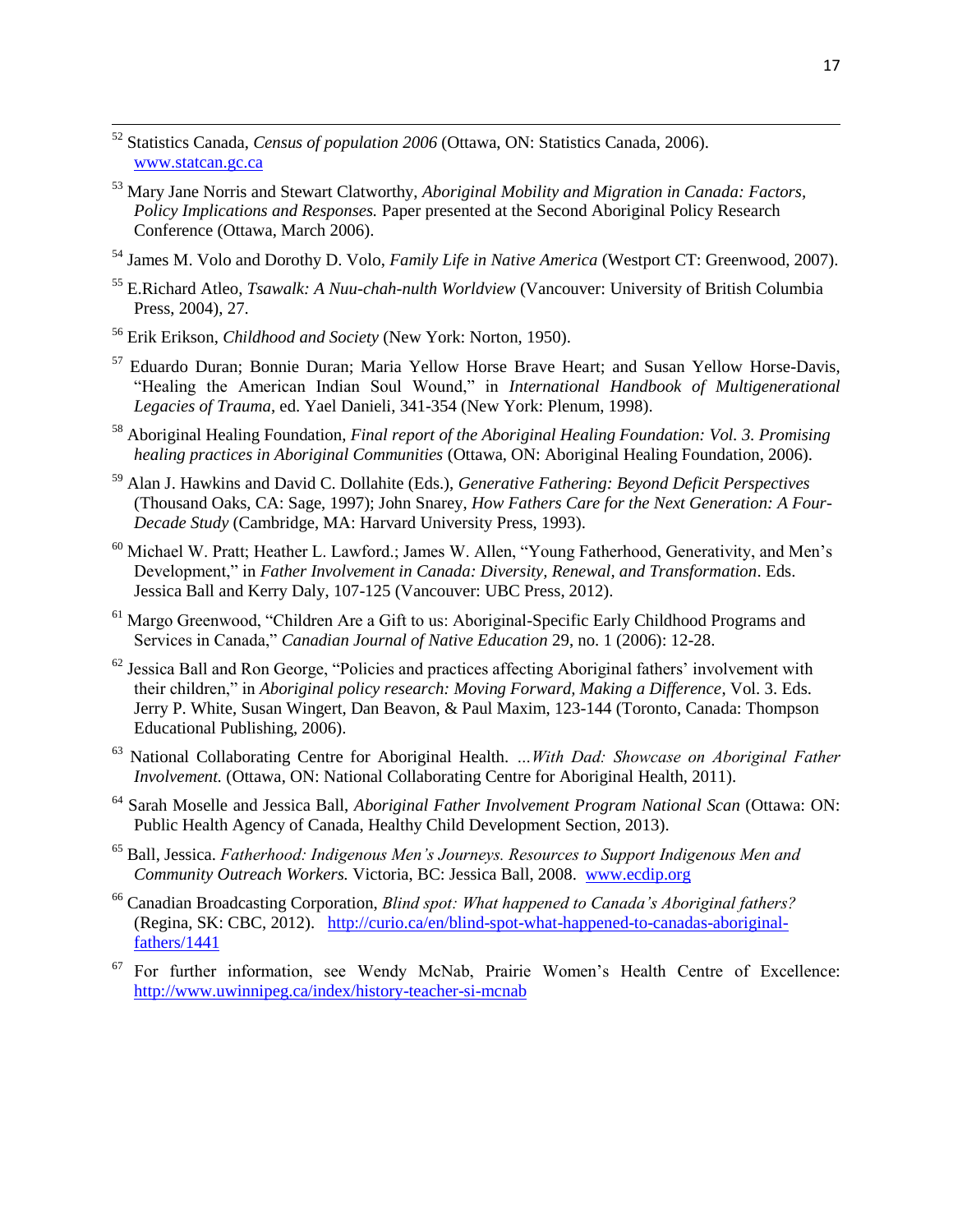### **BIBLIOGRAPHY**

- Aboriginal Healing Foundation. *Final report of the Aboriginal Healing Foundation: Vol. 3. Promising healing practices in Aboriginal Communities*. Ottawa, ON: Aboriginal Healing Foundation, 2006.
- Allen, Sarah, Daly, Kerry, & Ball, Jessica. "Fathers Make a Difference in Their Children's Lives: A Review of the Research Evidence." In *Father involvement in Canada: Diversity, Renewal, and Transformation,* edited by Jessica Ball and Kerry Daly, 50-88. Vancouver: UBC Press, 2012.
- Anderson, Kim & Ball, Jessica. "Foundations: First Nation and Métis families." In *Visions of the Heart: Canadian Aboriginal Issues,* edited by David Long and Olive P. Dickason, 55-89. Don Mills, ON: Oxford University Press, 2004.
- Anderson, Kim. "Giving life to the people: An Indigenous Ideology of Motherhood." In *Maternal Theory: Essential Readings*, edited by Andrea O'Reilly, 761-781. Toronto: Demeter Press, 2007.
- Arnott, Joanne. "Dances with cougar: Learning from traditional skills parenting programs." In *Until Our Hearts Are on the Ground: Aboriginal Mothering, Oppression, Resistance and Rebirth*. Edited by D. Memee Harvard-Lavell and Jeannette Corbiere-Lavell, 94–104. Toronto: Demeter, 2006.
- Atleo, E.Richard. *Tsawalk: A Nuu-chah-nulth Worldview*. Vancouver: University of British Columbia Press, 2004.
- Ball, Jessica & Janyst, Pauline. "Enacting research ethics in partnerships with Indigenous communities in Canada: 'Do it in a good way.'" *Journal of Empirical Research on Human Research Ethics* (2008): 33-51.
- Ball, Jessica and George, Ron. "Policies and practices affecting Aboriginal fathers' involvement with their children." In *Aboriginal policy research: Moving forward, making a difference*, Vol. 3. Edited by Jerry P. White, Susan Wingert, Dan Beavon, & Paul Maxim, 123-144. Toronto, Canada: Thompson Educational Publishing, 2006.
- Ball, Jessica, & Daly, Kerry (Eds.). *Father Involvement in Canada: Diversity, Renewal and Transformation.* Vancouver: UBC Press, 2012.
- Ball, Jessica. "Indigenous Fathers' Involvement in Reconstituting "Circles of Care." *American Journal of Community Psychology, 45* (2010): 124-138.
- Ball, Jessica. *Fatherhood: Indigenous Men's Journeys. Resources to Support Indigenous Men and Community Outreach Workers.* Victoria, BC: Jessica Ball, 2008. [www.ecdip.org](http://www.ecdip.org/)
- Brant Castellano, Marlene. *Aboriginal Family Trends: Extended Families, Nuclear Families, Families of the Heart*. Contemporary Family Trends Series. Ottawa: Vanier Institute of the Family, 2002.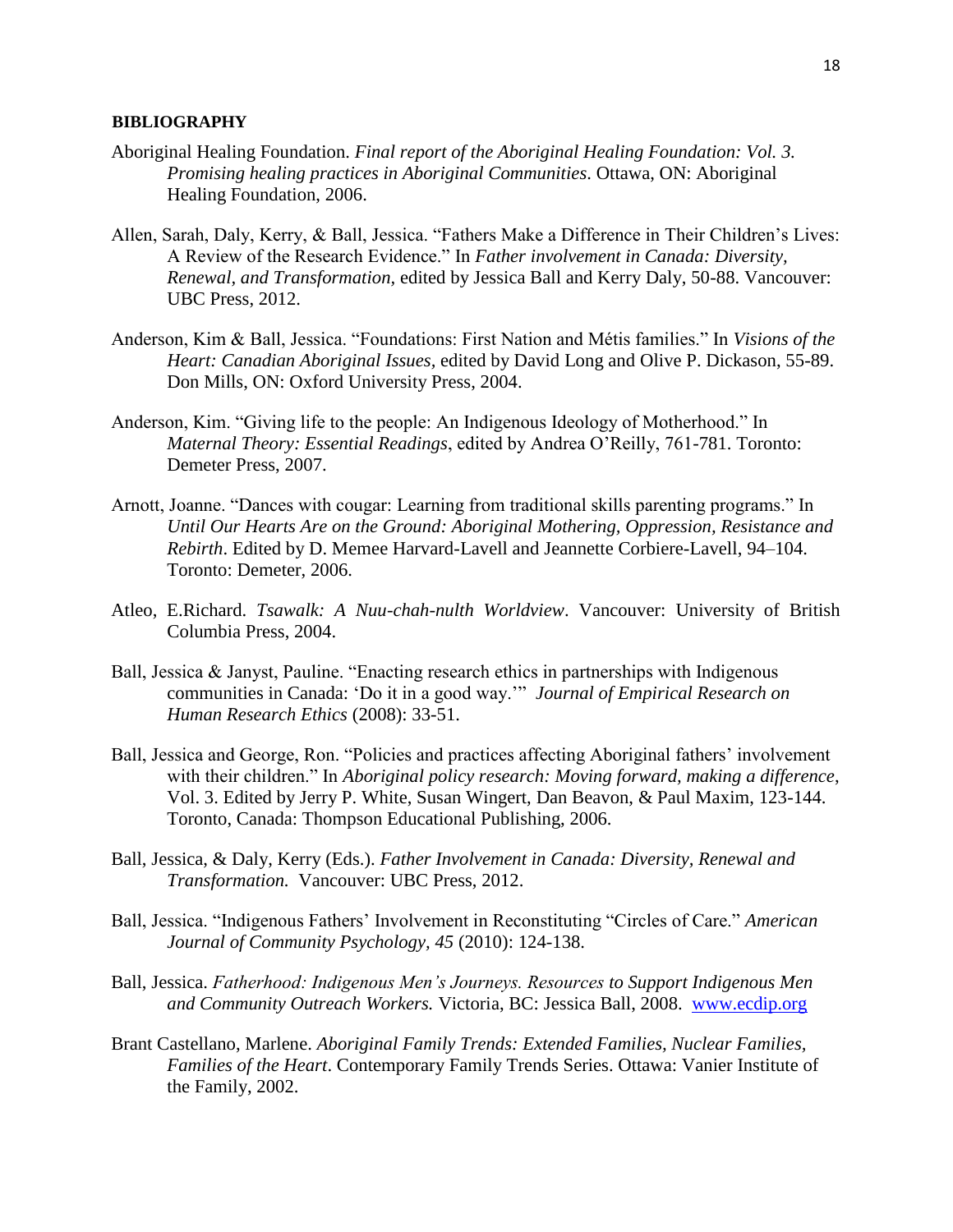- Brown, Jason; Higgitt, Nancy; Wingert, Susan; Miller, Christine, & Morrissette, Larry. "Challenges faced by Aboriginal Youth in the Inner City. *Canadian Journal of Urban Research* 14, no. 1 (2005): 81-106.
- Brown, Leslie; Callahan, Marilyn; Strega, Susan; Walmsley, Chris; Dominelli, Lena. "Manufacturing ghost fathers: The paradox of father presence and absence in child welfare." *Child and Family Social Work 14* (2005)*:* 25-34.
- Canadian Broadcasting Corporation. *Blind spot: What happened to Canada's Aboriginal fathers?* Regina, SK: CBC, 2012. [http://curio.ca/en/blind-spot-what-happened-to](http://curio.ca/en/blind-spot-what-happened-to-canadas-aboriginal-fathers/1441)[canadas-aboriginal-fathers/1441](http://curio.ca/en/blind-spot-what-happened-to-canadas-aboriginal-fathers/1441)
- Canadian Institutes of Health Research. *CIHR guidelines for health research involving Aboriginal people.* Ottawa, ON: Canadian Institutes of Health Research, 2008. [www.cihr](http://www.cihr-irsc.gc.ca/)[irsc.gc.ca](http://www.cihr-irsc.gc.ca/)
- Carter, Sarah. *Capturing Women: The Manipulations of Cultural Imagery in Canada's Prairie West.* Montreal: McGill-Queen's University Press, 1997.
- Cassidy, Jude and Shaver, Phillip R. (Eds). *Handbook of Attachment Theory and Research.* New York: Guilford, 1999.
- Castellano, Marlene Brant. "Ethics of Aboriginal research." *Journal of Aboriginal Health* 1, no. 1 (2004): 98-114.
- Claes, Rhonda., & Clifton, Deborah. *Needs and Expectations for Redress of Victims of Abuse at Residential Schools*. Ottawa: Law Commission of Canada, 1998.
- Cowan, Carolyn Pape and Cowan, Philip A. "Men's Involvement in Parenthood: Identifying the Antecedents and Understanding the Barriers." In *Men's Transitions to Parenthood: Longitudinal Studies of Early Family Experience*, edited by Phyllis W. Berman and Frank A. Pedersen, 145-174. Hillsdale, NJ: Erlbaum, 1987.
- Denzin, Norman K., Lincoln, Yvonna S., and Tuhiwai Smith, L. (Eds.) *Handbook of Critical and Indigenous Methodologies*. Thousand Oaks, CA: Sage, 2008.
- Dion Stout, Madeleine and Kipling, Gregory. *Aboriginal People, Resilience and the Residential School Legacy*. Ottawa: Aboriginal Healing Foundation, 2003.
- Driskill, Quo-Li; Finley, Chris; Gilley, Brian J.; Morgensen, Scott L. (Eds). *Queer Indigenous Studies: Critical interventions in theory, politics and literature.* Tuscon: University of Arizona Press, 2011.
- Duran, Eduardo; Duran, Bonnie; Yellow Horse Brave Heart, Maria; and Yellow Horse-Davis, Susan. "Healing the American Indian Soul Wound." In *International Handbook of Multigenerational Legacies of Trauma*. Edited by Yael Danieli, 341-354. New York: Plenum, 1998.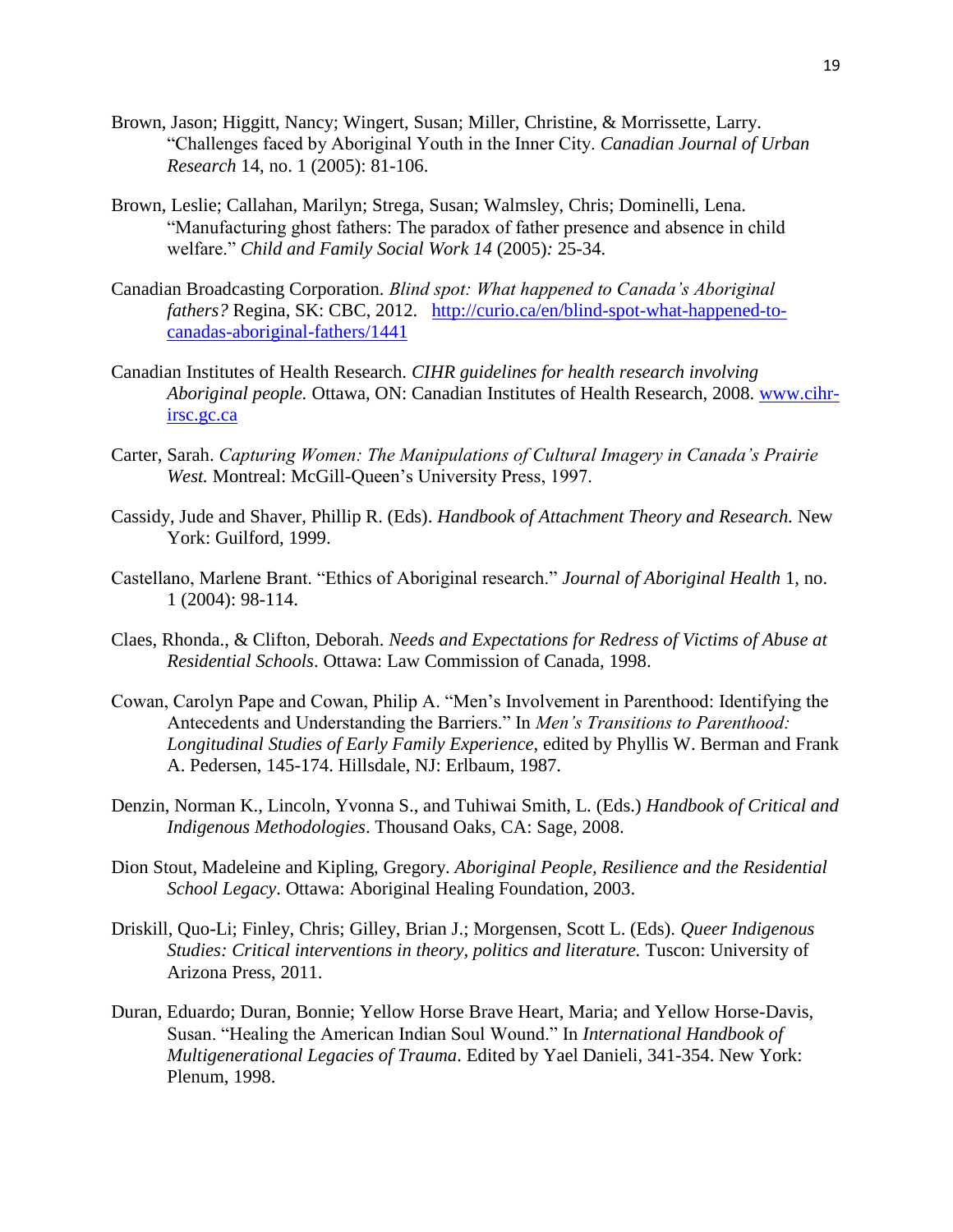Erikson, Erik. *Childhood and Society*. New York: Norton, 1950.

- First Nations Child and Family Caring Society of Canada. "A chance to make a difference for this generation of First Nations children and young people: The UNCRC and the lived experience of First Nations children in the child welfare system of Canada." Submission to the Standing Senate Committee on Human Rights, February 7, 2005. Retrieved February 2, 2006 at: <http://www.fncfcs.com/docs/CommitteeOnHumanRightsFeb2005.pdf>
- First Nations Information Governance Centre. "National Report on Adults, Youth and Children Living in First Nations Communities." *First Nations Regional Health Survey (RHS)*, Phase 2 (2008-2010), June, 2012. [http://www.rhs](http://www.rhs-ers.ca/sites/default/files/First_Nations_Regional_Health_Survey_2008-10_National_Report.pdf)[ers.ca/sites/default/files/First\\_Nations\\_Regional\\_Health\\_Survey\\_2008-](http://www.rhs-ers.ca/sites/default/files/First_Nations_Regional_Health_Survey_2008-10_National_Report.pdf) 10 National Report.pdf
- Fournier, Suzanne and Crey, Ernie. *Stolen from our Embrace: The Abduction of Indigenous Children and the Restoration of Indigenous Communities*. Vancouver, BC: Douglas & McIntyre, 1997.
- Gionet, Linda. & Roshanafshar, Shirin. *Select Health Indicators of First Nations People Living Off Reserve, Métis and Inuit.* Catalogue no.82-624‑ X. Ottawa, ON: Statistics Canada, 2013.<http://www.statcan.gc.ca/pub/82-624-x/2013001/article/11763-eng.pdf>
- Government of Canada. *Aboriginal offenders – A critical situation.* Ottawa: Government of Canada, 2013. <http://www.oci-bec.gc.ca/cnt/rpt/oth-aut/oth-aut20121022info-eng.aspx>
- Greenwood, Margo. "Children Are a Gift to us: Aboriginal-Specific Early Childhood Programs and Services in Canada." *Canadian Journal of Native Education* 29, no. 1 (2006): 12-28.
- Guimond, Eric & Robitaille, Norbert. "When teenage girls have children: Trends and consequences." *Horizons, 10*, no. 1 (2008): 49-51.
- Hawkins, Alan J. and Dollahite, David C. (Eds.). *Generative Fathering: Beyond Deficit Perspectives.* Thousand Oaks, CA: Sage, 1997.
- John, Edward. Presentation to the British Columbia Aboriginal Child Care Society, Aboriginal leadership forum on early childhood development. University of British Columbia, Vancouver, March 10-11, 2003
- Loppie Reading, Charlotte and Wien, Fred. *Health inequalities, social determinants and life course health issues among Aboriginal Peoples in Canada.* Prince George, BC: National Collaborating Centre for Aboriginal Health, 2009.
- Mann, Michelle. *Indian registration: Unrecognized and unstated paternity.* Ottawa: Status of Women Canada, 2005.
- Menzies, Charles R. "Reflections on research with, for, and among Indigenous Peoples." *Canadian Journal of Native Education* 25, no. 1 (2001): 19-55.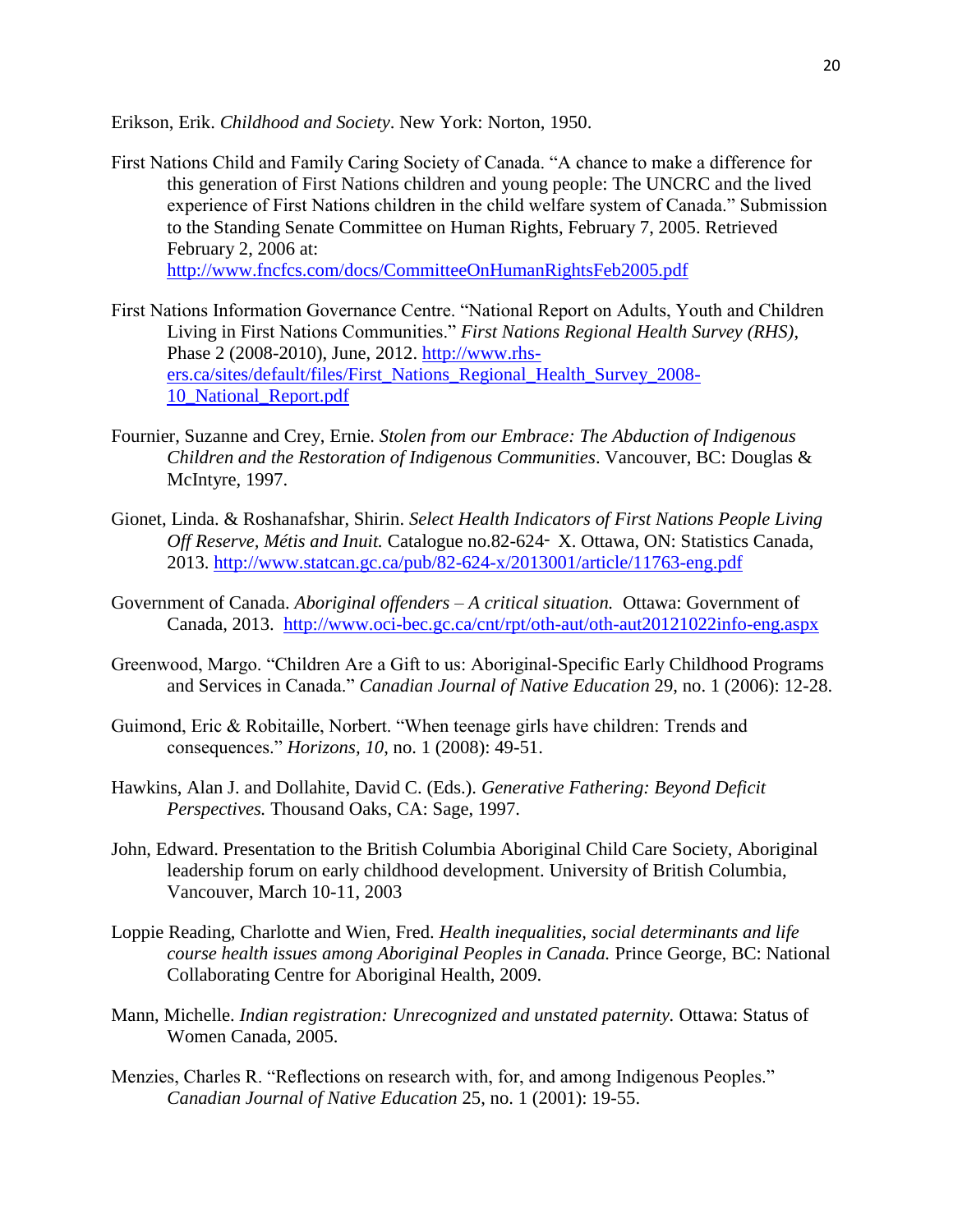- Moselle, Sarah and Ball, Jessica. *Aboriginal Father Involvement Program National Scan*. Ottawa: ON: Public Health Agency of Canada, Healthy Child Development Section, 2013.
- Mussell, William J. *Warrior-Caregivers: Understanding the challenges and healing of First Nations men.* Ottawa: Aboriginal Healing Foundation, 2005.
- National Collaborating Centre for Aboriginal Health. *…With Dad: Showcase on Aboriginal Father Involvement.* Ottawa, ON: National Collaborating Centre for Aboriginal Health, 2011.
- Newhouse, David and Peters, Evelyn. (Eds.). *Not Strangers in These Parts: Urban Indigenous Peoples.* Ottawa, ON: Policy Research Initiative, Indian and Northern Affairs Canada, 2003.
- Norris, Mary Jane & Clatworthy, Stewart. *Aboriginal Mobility and Migration in Canada: Factors, Policy Implications and Responses.* Paper presented at the Second Aboriginal Policy Research Conference, Ottawa, March 2006.
- Office of the Prime Minister of Canada. "Minister offers full apology on behalf of Canadians for the Indian Residential Schools." Press Release, June 11, 2008. <http://pm.gc.ca/eng/media/asp?id2149>
- Palkovitz, Robert. "Involved Fathering and Child Development: Advancing our Understanding of Good Fathering." In *Handbook of Father Involvement: Multidisciplinary Perspective,*  edited by Catherine Tamis-LeMonda and Natasha Cabrera, 119-140. Mahwah, NJ: Lawrence Erlbaum Associates, 2002.
- Pratt, Michael W.; Lawford, Heather L.; Allen, James W. "Young Fatherhood, Generativity, and Men's Development." In *Father Involvement in Canada: Diversity, Renewal, and Transformation*. Edited by Jessica Ball and Kerry Daly, 107-125. Vancouver: UBC Press, 2012.
- Roopnarine, Jaipaul L.; Brown, Janet; Snell-White, Priscilla; Riegraf, Nancy B. "Father Involvement in Childcare and Household Work in Common-law Dual-earner and Singleearner Jamaican Families." *Journal of Applied Developmental Psychology, 16* (1995): 35- 42.
- Royal Commission on Aboriginal Peoples. "Volume 3. Gathering Strength." In *Report of the Royal Commission on Aboriginal Peoples.* Ottawa, ON: Canada Communication Group, 1996.
- Sarkadi, Anna; Kristiansson, Robert; Oberklaid, Frank; Bremberg, Sven. "Fathers' Involvement and Children's Developmental Outcomes: A Systematic Review of Longitudinal Studies. *Acta Paediatrica, 97*, no. 2 (2008): 153-158.
- Smolewsky, Magdalena. & Wesley-Esquimaux, Cynthia. *Historic Trauma and Indigenous Healing*. Ottawa, ON: Indigenous Healing Foundation Research Series, 2003.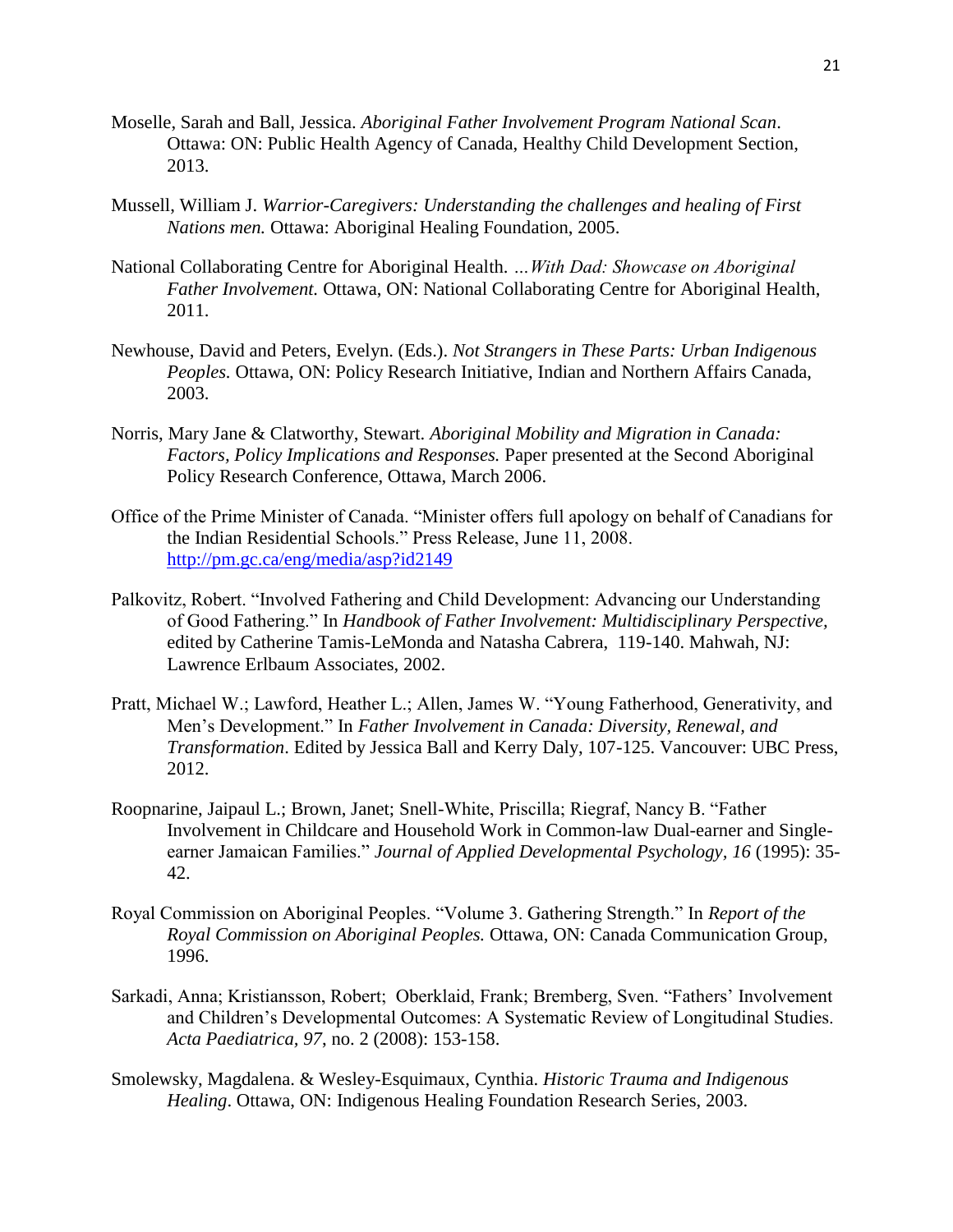- Snarey, John. *How Fathers Care for the Next Generation: A Four-Decade Study.* Cambridge, MA: Harvard University Press, 1993.
- Statistics Canada. 'Selected Findings from 2006 Aboriginal Children's Survey. First Nations People, Métis in Canada, Inuit in Canada'. *Canadian Social Trends* Special Edition. Catalogue no. 11-008. Ottawa: Statistics Canada, 2009.
- Statistics Canada. "Aboriginal Peoples in Canada: First Nations People, Métis and Inuit." *National Household Survey, 2011*. Ottawa, ON: Statistics Canada, 2013. [www.statcan.gc.ca/nhs-enm/2011/as-sa/99-011-x/99-011-x2011001-eng.pdf](http://www.statcan.gc.ca/nhs-enm/2011/as-sa/99-011-x/99-011-x2011001-eng.pdf)
- Statistics Canada. "Population Projections by Aboriginal Identity in Canada, 2006-2031." Catalogue no. 91-552-X. Ottawaw, ON: Statistics Canada, 2011. <http://www.statcan.gc.ca/pub/91-552-x/91-552-x2011001-eng.pdf>
- Statistics Canada. "The educational attainment of Aboriginal peoples in Canada." *National Household Survey, 2011*. Catalogue no. 99-012-X2011003. Ottawa, ON: Statistics Canada, 2013. [http://www12.statcan.gc.ca/nhs-enm/2011/as-sa/99-012-x/99-012](http://www12.statcan.gc.ca/nhs-enm/2011/as-sa/99-012-x/99-012-x2011003_3-eng.pdf) [x2011003\\_3-eng.pdf](http://www12.statcan.gc.ca/nhs-enm/2011/as-sa/99-012-x/99-012-x2011003_3-eng.pdf)
- Statistics Canada. *Census of population 2006*. Ottawa, ON: Statistics Canada, 2006. [www.statcan.gc.ca](http://www.statcan.gc.ca/)
- Strega, Susan; Fleet, Claire; Brown, Leslie; Callahan, Marilyn; Dominelli, Lena; Walmsley, Chris. "Connecting father absence and mother blame in child welfare policies and practice." *Children and Youth Services Review 30* (2008): 705-716.
- Stremlau, Rose. 'To domesticate and civilize wild Indians: Allotment and the campaign to reform Indian families, 1875–1887'. *Journal of Family History* 30, no. 3 (2005): 265–86.
- Ten Fingers, Keely. "Rejecting, revitalizing, and reclaiming: First Nations work to set the direction of research and policy development." *Canadian Journal of Public Health 96*  (2005): 60-63.
- Truth and Reconciliation Commission of Canada. *Canada, Aboriginal Peoples and Residential Schools: They Came for the Children.* Ottawa: Government of Canada, 2012. [http://www.attendancemarketing.com/~attmk/TRC\\_jd/ResSchoolHistory\\_2012\\_02\\_24\\_](http://www.attendancemarketing.com/~attmk/TRC_jd/ResSchoolHistory_2012_02_24_Webposting.pdf) [Webposting.pdf](http://www.attendancemarketing.com/~attmk/TRC_jd/ResSchoolHistory_2012_02_24_Webposting.pdf)
- Tuhiwai Smith, Linda. *Decolonizing methodologies* (Second Edition). London: Zed Books, 2012.
- Volo, James M. and Dorothy D. Volo. *Family Life in Native America*.Westport, CT: Greenwood, 2007.
- Wemigwans, Jennifer. *Seven Fires* (Feature video). Produced/Directed by Jennifer Wemigwans. Toronto, ON: V-Tape.org, 2002. DVD.